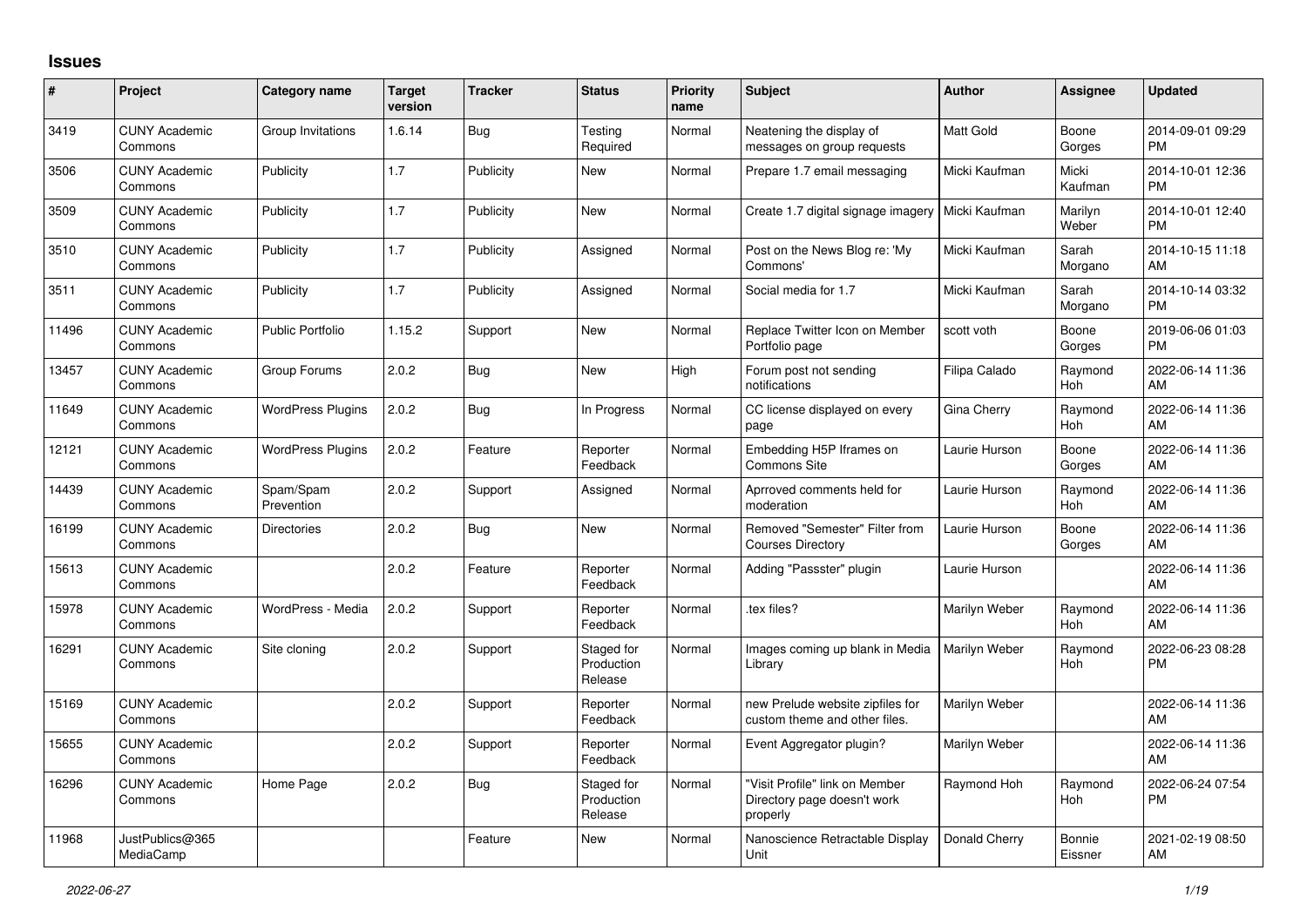| #     | Project                                                                 | Category name | <b>Target</b><br>version | <b>Tracker</b> | <b>Status</b>        | <b>Priority</b><br>name | <b>Subject</b>                                                            | <b>Author</b>      | <b>Assignee</b>       | <b>Updated</b>                |
|-------|-------------------------------------------------------------------------|---------------|--------------------------|----------------|----------------------|-------------------------|---------------------------------------------------------------------------|--------------------|-----------------------|-------------------------------|
| 12062 | AD/O365 Transition<br>from NonMatric to<br><b>Matriculated Students</b> |               |                          | Feature        | In Progress          | Normal                  | create solution and console<br>project                                    | Emilio Rodriguez   | Emilio<br>Rodriguez   | 2019-11-12 03:56<br><b>PM</b> |
| 14936 | <b>CUNY Academic</b><br>Commons                                         |               |                          | <b>Bug</b>     | <b>New</b>           | Normal                  | Commons websites blocked by<br>SPS campus network                         | Laurie Hurson      |                       | 2021-11-03 03:57<br><b>PM</b> |
| 14940 | <b>CUNY Academic</b><br>Commons                                         |               |                          | Bug            | <b>New</b>           | Normal                  | Discrepancy between Commons<br>profile "sites" and actual # of sites      | Laurie Hurson      |                       | 2021-11-08 11:09<br>AM        |
| 15757 | <b>CUNY Academic</b><br>Commons                                         |               |                          | <b>Bug</b>     | <b>New</b>           | Normal                  | Members # do not match                                                    | Laurie Hurson      |                       | 2022-03-30 04:52<br><b>PM</b> |
| 14784 | <b>CUNY Academic</b><br>Commons                                         |               |                          | Support        | Reporter<br>Feedback | Normal                  | User report of logo problem when<br>using Customizer theme                | Marilyn Weber      |                       | 2021-09-17 10:25<br>AM        |
| 15045 | <b>CUNY Academic</b><br>Commons                                         |               |                          | Support        | New                  | Normal                  | no result for KCeL in the search<br>box on the commons                    | Marilyn Weber      |                       | 2021-12-10 11:29<br>AM        |
| 15260 | <b>CUNY Academic</b><br>Commons                                         |               |                          | Support        | Reporter<br>Feedback | Normal                  | Diacritical markings   European<br><b>Stages</b>                          | Marilyn Weber      |                       | 2022-02-04 08:16<br>AM        |
| 15370 | <b>CUNY Academic</b><br>Commons                                         |               |                          | Support        | Reporter<br>Feedback | Normal                  | All-in-One Event Calendar?                                                | Marilyn Weber      |                       | 2022-02-17 11:03<br>AM        |
| 15565 | <b>CUNY Academic</b><br>Commons                                         |               |                          | Support        | <b>New</b>           | Normal                  | Events - send updates to an email   Marilyn Weber<br>listserv             |                    |                       | 2022-03-10 01:06<br><b>PM</b> |
| 15685 | <b>CUNY Academic</b><br>Commons                                         |               |                          | Support        | <b>New</b>           | High                    | problem with chrome?                                                      | Marilyn Weber      |                       | 2022-04-25 03:40<br><b>PM</b> |
| 16099 | <b>CUNY Academic</b><br>Commons                                         |               |                          | Support        | Reporter<br>Feedback | Normal                  | request for Newsletter Glue                                               | Marilyn Weber      |                       | 2022-05-13 12:14<br><b>PM</b> |
| 16110 | <b>CUNY Academic</b><br>Commons                                         |               |                          | Support        | Reporter<br>Feedback | Normal                  | remove Creative Commons<br>license from pages?                            | Marilyn Weber      | Raymond<br><b>Hoh</b> | 2022-05-17 06:11<br><b>PM</b> |
| 2571  | NYCDH Community<br>Site                                                 |               |                          | Feature        | Assigned             | Normal                  | Add Google custom search box to<br>homepage                               | <b>Mark Newton</b> | Raymond<br>Hoh        | 2013-05-18 07:49<br><b>PM</b> |
| 2573  | <b>NYCDH Community</b><br>Site                                          |               |                          | Feature        | Reporter<br>Feedback | Normal                  | Add dh_nyc twitter list feed to site                                      | <b>Mark Newton</b> | Matt Gold             | 2013-05-16 11:42<br><b>PM</b> |
| 2574  | <b>NYCDH Community</b><br>Site                                          |               |                          | Feature        | Assigned             | Normal                  | Add Way to Upload Files to<br>Groups                                      | Mark Newton        | Raymond<br>Hoh        | 2013-05-18 07:46<br><b>PM</b> |
| 2576  | NYCDH Community<br>Site                                                 |               |                          | <b>Bug</b>     | Hold                 | Low                     | <b>Test Next Button in Javascript</b><br><b>Tutorial Under Activities</b> | Mark Newton        | Alex Gil              | 2013-05-18 02:55<br><b>PM</b> |
| 2577  | <b>NYCDH Community</b><br>Site                                          |               |                          | Feature        | Assigned             | Low                     | Investigate Potential to Add Links<br>to the Forum                        | Mark Newton        | Alex Gil              | 2013-05-16 09:40<br><b>PM</b> |
| 2618  | <b>NYCDH Community</b><br>Site                                          |               |                          | <b>Bug</b>     | Assigned             | Low                     | Mark blogs as spam when created   Matt Gold<br>by users marked as spam    |                    | Boone<br>Gorges       | 2013-06-09 11:38<br><b>PM</b> |
| 8992  | <b>NYCDH Community</b><br>Site                                          |               |                          | <b>Bug</b>     | Assigned             | Normal                  | Multiple RBE error reports                                                | Matt Gold          | Raymond<br>Hoh        | 2017-12-11 05:43<br><b>PM</b> |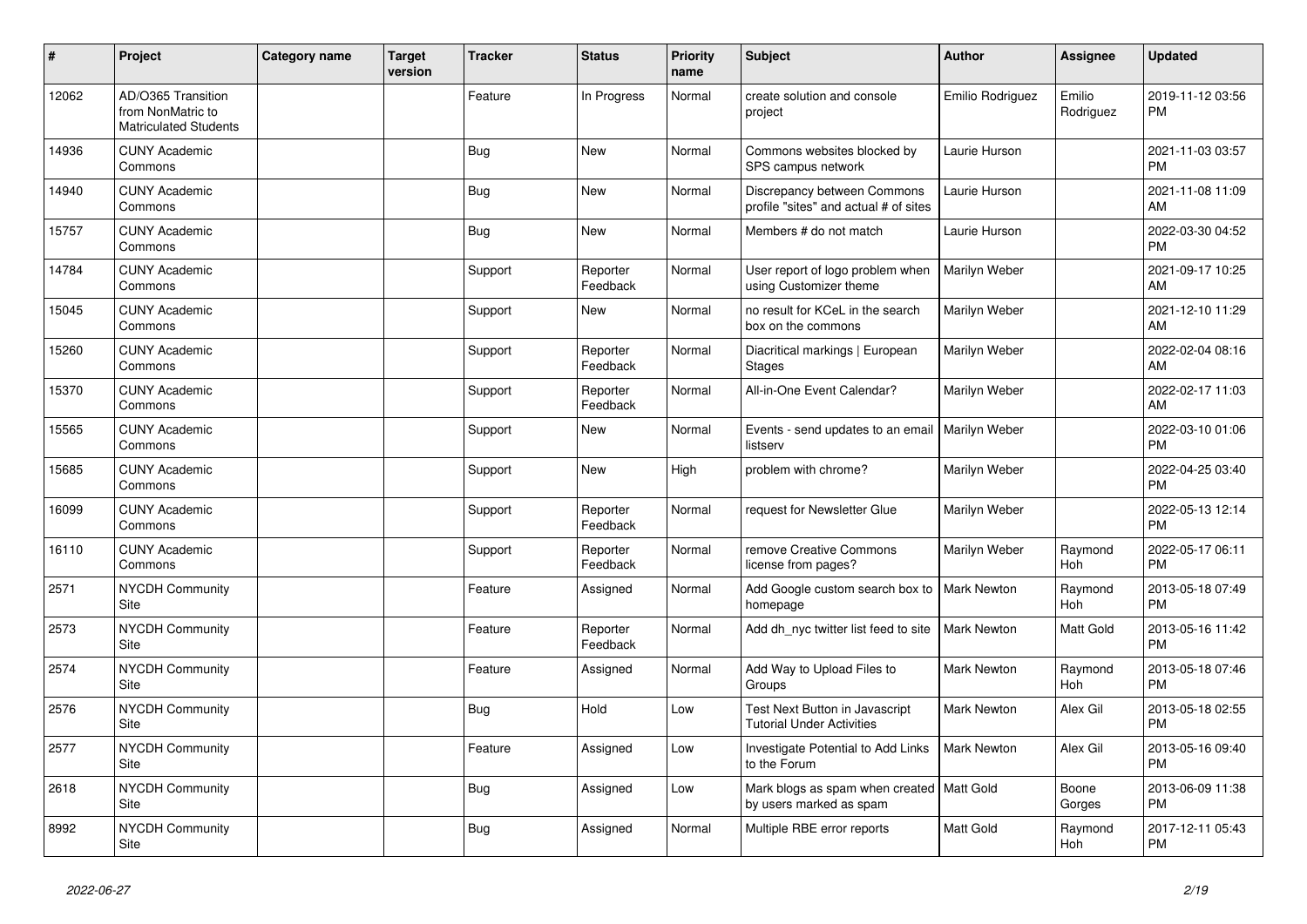| #     | Project                         | <b>Category name</b>           | <b>Target</b><br>version | <b>Tracker</b> | <b>Status</b>        | <b>Priority</b><br>name | <b>Subject</b>                                                   | <b>Author</b>           | <b>Assignee</b>       | <b>Updated</b>                |
|-------|---------------------------------|--------------------------------|--------------------------|----------------|----------------------|-------------------------|------------------------------------------------------------------|-------------------------|-----------------------|-------------------------------|
| 15516 | <b>CUNY Academic</b><br>Commons | <b>WordPress Plugins</b>       |                          | <b>Bug</b>     | Reporter<br>Feedback | Normal                  | Can't publish or save draft of post<br>on wordpress.com          | Raffi<br>Khatchadourian | Raymond<br>Hoh        | 2022-03-02 05:52<br><b>PM</b> |
| 14792 | <b>CUNY Academic</b><br>Commons |                                |                          | <b>Bug</b>     | <b>New</b>           | Normal                  | Inconsistent email notifications<br>from gravity forms           | Raffi<br>Khatchadourian |                       | 2021-10-04 01:50<br><b>PM</b> |
| 16290 | <b>CUNY Academic</b><br>Commons |                                |                          | Feature        | Reporter<br>Feedback | Normal                  | Add Table Of Contents Block<br>plug-in                           | Raffi<br>Khatchadourian |                       | 2022-06-24 10:26<br>AM        |
| 16294 | <b>CUNY Academic</b><br>Commons |                                |                          | <b>Bug</b>     | New                  | Urgent                  | CAC is down                                                      | Raffi<br>Khatchadourian |                       | 2022-06-27 02:00<br><b>PM</b> |
| 16255 | <b>CUNY Academic</b><br>Commons | WordPress (misc)               |                          | Bug            | <b>New</b>           | Normal                  | Need to define 'MULTISITE'<br>constant in wp-config.php          | Raymond Hoh             |                       | 2022-06-19 09:31<br>AM        |
| 16177 | <b>CUNY Academic</b><br>Commons | Reply By Email                 |                          | <b>Bug</b>     | New                  | Normal                  | Switch to Inbound mode for RBE                                   | Raymond Hoh             | Raymond<br><b>Hoh</b> | 2022-05-30 04:32<br><b>PM</b> |
| 14908 | <b>CUNY Academic</b><br>Commons | Performance                    |                          | Bug            | New                  | Normal                  | Stale object cache on cdev                                       | Raymond Hoh             | Boone<br>Gorges       | 2021-12-07 09:45<br>AM        |
| 15767 | <b>CUNY Academic</b><br>Commons | WordPress (misc)               |                          | Support        | New                  | Normal                  | Site loading slowly                                              | scott voth              | Boone<br>Gorges       | 2022-04-04 08:56<br><b>PM</b> |
| 16245 | <b>CUNY Academic</b><br>Commons | WordPress (misc)               |                          | Bug            | Reporter<br>Feedback | Normal                  | Save Button missing on<br>WordPress Profile page                 | scott voth              | Raymond<br>Hoh        | 2022-06-16 03:09<br><b>PM</b> |
| 13891 | <b>CUNY Academic</b><br>Commons | Internal Tools and<br>Workflow | 2.1.0                    | Feature        | New                  | Normal                  | Migrate automated linting to<br>GitHub Actions                   | Boone Gorges            | Jeremy Felt           | 2022-05-26 10:45<br>AM        |
| 15194 | <b>CUNY Academic</b><br>Commons | Internal Tools and<br>Workflow | 2.1.0                    | Feature        | <b>New</b>           | Normal                  | PHPCS sniff for un-restored<br>switch_to_blog() calls            | Boone Gorges            | Jeremy Felt           | 2022-05-26 10:45<br>AM        |
| 15883 | <b>CUNY Academic</b><br>Commons |                                | 2.1.0                    | Feature        | <b>New</b>           | Normal                  | Release BPGES update                                             | Boone Gorges            | Boone<br>Gorges       | 2022-05-26 10:39<br>AM        |
| 13946 | <b>CUNY Academic</b><br>Commons | <b>WordPress Plugins</b>       | 2.1.0                    | Support        | Assigned             | Normal                  | <b>Custom Embed handler For</b><br>OneDrive files                | scott voth              | Raymond<br>Hoh        | 2022-05-26 10:46<br>AM        |
| 10439 | <b>CUNY Academic</b><br>Commons | Design                         | 2.1.0                    | Design/UX      | <b>New</b>           | Normal                  | <b>Create Style Guide for Commons</b>                            | Sonja Leix              | Sara Cannon           | 2022-06-23 06:20<br><b>PM</b> |
| 4388  | <b>CUNY Academic</b><br>Commons | WordPress (misc)               | Future<br>release        | <b>Bug</b>     | Assigned             | Normal                  | Repeated request for<br>authentication.                          | Alice.Lynn<br>McMichael | Raymond<br>Hoh        | 2015-08-11 07:35<br><b>PM</b> |
| 9926  | <b>CUNY Academic</b><br>Commons | <b>WordPress Plugins</b>       | Future<br>release        | Bug            | New                  | Normal                  | twitter-mentions-as-comments<br>cron jobs can run long           | Boone Gorges            | Boone<br>Gorges       | 2018-10-24 12:34<br><b>PM</b> |
| 14987 | <b>CUNY Academic</b><br>Commons | <b>WordPress Plugins</b>       | Future<br>release        | <b>Bug</b>     | New                  | Normal                  | Elementor update causes<br>database freeze-up                    | Boone Gorges            | Boone<br>Gorges       | 2021-11-29 12:02<br><b>PM</b> |
| 1508  | <b>CUNY Academic</b><br>Commons | WordPress (misc)               | Future<br>release        | Feature        | Assigned             | Normal                  | Share login cookies across<br>mapped domains                     | Boone Gorges            | Boone<br>Gorges       | 2012-07-02 12:12<br><b>PM</b> |
| 6332  | <b>CUNY Academic</b><br>Commons | WordPress (misc)               | Future<br>release        | Feature        | <b>New</b>           | Normal                  | Allow uploaded files to be marked<br>as private in an ad hoc way | Boone Gorges            |                       | 2016-10-17 11:41<br><b>PM</b> |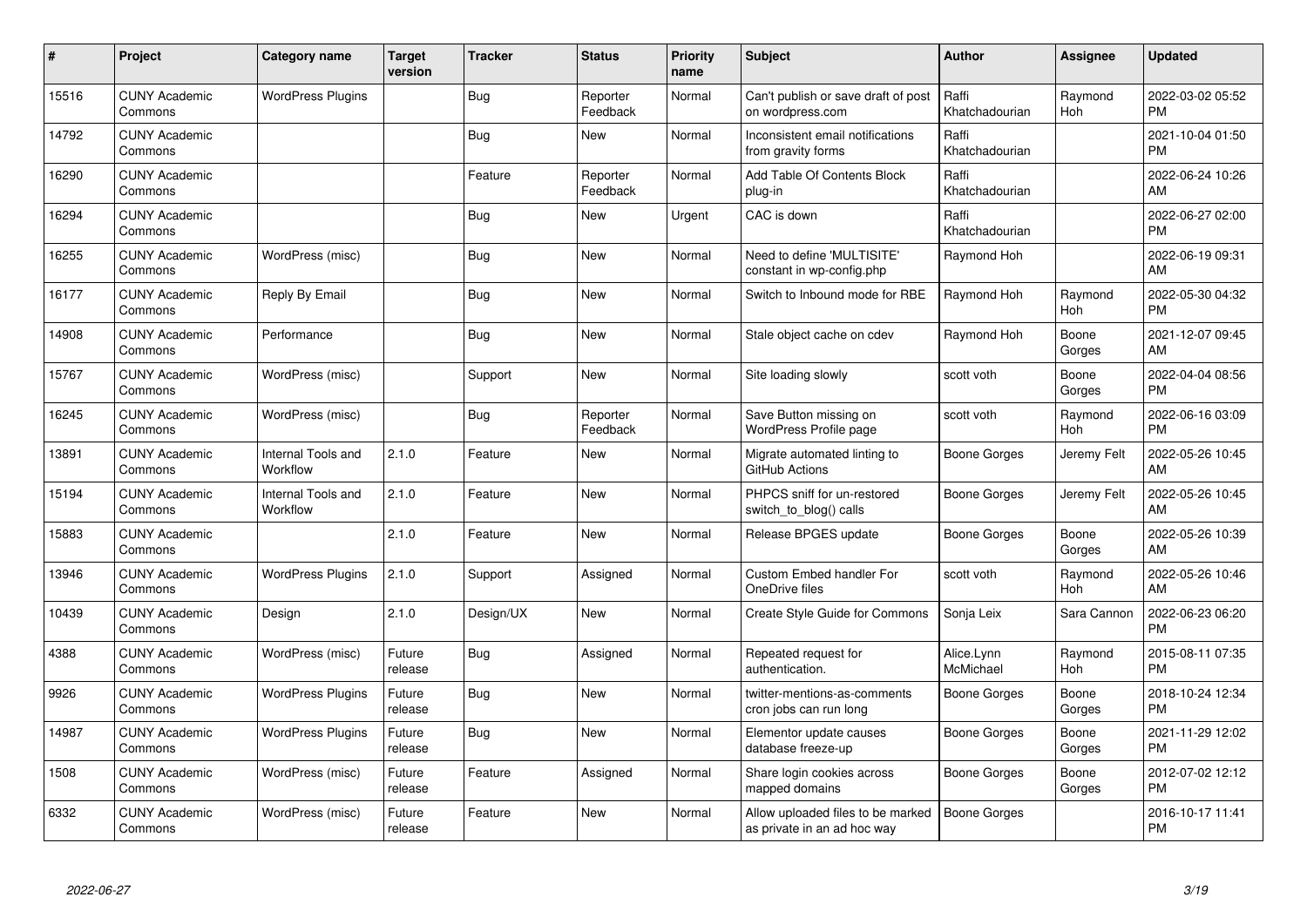| #     | Project                         | <b>Category name</b>        | <b>Target</b><br>version | <b>Tracker</b> | <b>Status</b>        | <b>Priority</b><br>name | <b>Subject</b>                                                                                               | <b>Author</b>       | Assignee            | <b>Updated</b>                |
|-------|---------------------------------|-----------------------------|--------------------------|----------------|----------------------|-------------------------|--------------------------------------------------------------------------------------------------------------|---------------------|---------------------|-------------------------------|
| 10380 | <b>CUNY Academic</b><br>Commons | WordPress (misc)            | Future<br>release        | Feature        | In Progress          | Normal                  | Remove blacklisted plugins                                                                                   | Boone Gorges        |                     | 2022-04-26 12:00<br><b>PM</b> |
| 11024 | <b>CUNY Academic</b><br>Commons | WordPress (misc)            | Future<br>release        | Bug            | New                  | Normal                  | Subsites should not show "you<br>should update your .htaccess<br>now" notice after permalink<br>setting save | Boone Gorges        |                     | 2019-01-28 01:35<br>PM        |
| 13835 | <b>CUNY Academic</b><br>Commons | WordPress (misc)            | Future<br>release        | Feature        | <b>New</b>           | Normal                  | Allow OneSearch widget to have<br>'CUNY' as campus                                                           | Boone Gorges        | Boone<br>Gorges     | 2021-11-19 12:39<br><b>PM</b> |
| 5488  | <b>CUNY Academic</b><br>Commons | Social Paper                | Future<br>release        | <b>Bug</b>     | <b>New</b>           | Normal                  | Add a "last edited by" field to<br>Social Paper group directories                                            | <b>Boone Gorges</b> |                     | 2016-04-21 10:05<br><b>PM</b> |
| 5489  | <b>CUNY Academic</b><br>Commons | Social Paper                | Future<br>release        | Feature        | New                  | Normal                  | Asc/desc sorting for Social Paper<br>directories                                                             | <b>Boone Gorges</b> |                     | 2016-04-21 10:06<br><b>PM</b> |
| 7663  | <b>CUNY Academic</b><br>Commons | Social Paper                | Future<br>release        | <b>Bug</b>     | New                  | Normal                  | Social Paper notifications not<br>formatted correctly on secondary<br>sites                                  | <b>Boone Gorges</b> | Boone<br>Gorges     | 2018-04-16 03:52<br><b>PM</b> |
| 13331 | <b>CUNY Academic</b><br>Commons | Site cloning                | Future<br>release        | <b>Bug</b>     | <b>New</b>           | Normal                  | Combine Site Template and<br>Clone operations                                                                | Boone Gorges        | Jeremy Felt         | 2021-11-19 12:39<br>PM        |
| 13048 | <b>CUNY Academic</b><br>Commons | Shortcodes and<br>embeds    | Future<br>release        | Feature        | <b>New</b>           | Normal                  | Jupyter Notebooks support                                                                                    | Boone Gorges        |                     | 2020-07-14 11:46<br>AM        |
| 3002  | <b>CUNY Academic</b><br>Commons | Search                      | Future<br>release        | Feature        | Assigned             | Normal                  | Overhaul CAC search by using<br>external search appliance                                                    | <b>Boone Gorges</b> | Boone<br>Gorges     | 2020-07-15 03:05<br><b>PM</b> |
| 308   | <b>CUNY Academic</b><br>Commons | Registration                | Future<br>release        | Feature        | <b>New</b>           | Normal                  | Group recommendations for<br>signup process                                                                  | Boone Gorges        | Samantha<br>Raddatz | 2015-11-09 05:07<br><b>PM</b> |
| 11945 | <b>CUNY Academic</b><br>Commons | Reckoning                   | Future<br>release        | Feature        | Reporter<br>Feedback | Normal                  | Add Comments bubble to<br>Reckoning views                                                                    | Boone Gorges        | Boone<br>Gorges     | 2019-11-12 05:14<br><b>PM</b> |
| 2832  | <b>CUNY Academic</b><br>Commons | <b>Public Portfolio</b>     | Future<br>release        | Feature        | Assigned             | Normal                  | Improve interface for (not)<br>auto-linking profile fields                                                   | Boone Gorges        | Chris Stein         | 2015-01-05 08:52<br><b>PM</b> |
| 3048  | <b>CUNY Academic</b><br>Commons | <b>Public Portfolio</b>     | Future<br>release        | Feature        | <b>New</b>           | Low                     | Images for rich text profile fields                                                                          | Boone Gorges        | Boone<br>Gorges     | 2014-02-19 12:56<br>PM        |
| 14184 | <b>CUNY Academic</b><br>Commons | Public Portfolio            | Future<br>release        | Feature        | <b>New</b>           | Normal                  | Centralized mechanism for storing   Boone Gorges<br>Campus affiliations                                      |                     | Boone<br>Gorges     | 2022-01-04 11:35<br>AM        |
| 3330  | <b>CUNY Academic</b><br>Commons | My Commons                  | Future<br>release        | Feature        | Assigned             | Normal                  | 'Commons Information" tool                                                                                   | <b>Boone Gorges</b> | Chris Stein         | 2014-09-22 08:46<br>PM        |
| 5234  | <b>CUNY Academic</b><br>Commons | Membership                  | Future<br>release        | Feature        | Assigned             | Normal                  | Write Unconfirmed patch for WP                                                                               | Boone Gorges        | Boone<br>Gorges     | 2016-10-24 11:18<br>AM        |
| 10580 | <b>CUNY Academic</b><br>Commons | Information<br>Architecture | Future<br>release        | Design/UX      | <b>New</b>           | Normal                  | Primary nav item review                                                                                      | Boone Gorges        | Sara Cannon         | 2021-11-19 12:37<br><b>PM</b> |
| 1983  | <b>CUNY Academic</b><br>Commons | Home Page                   | Future<br>release        | Feature        | Assigned             | Low                     | Media Library integration with<br>Featured Content plugin                                                    | Boone Gorges        | Dominic<br>Giglio   | 2014-03-17 10:34<br>AM        |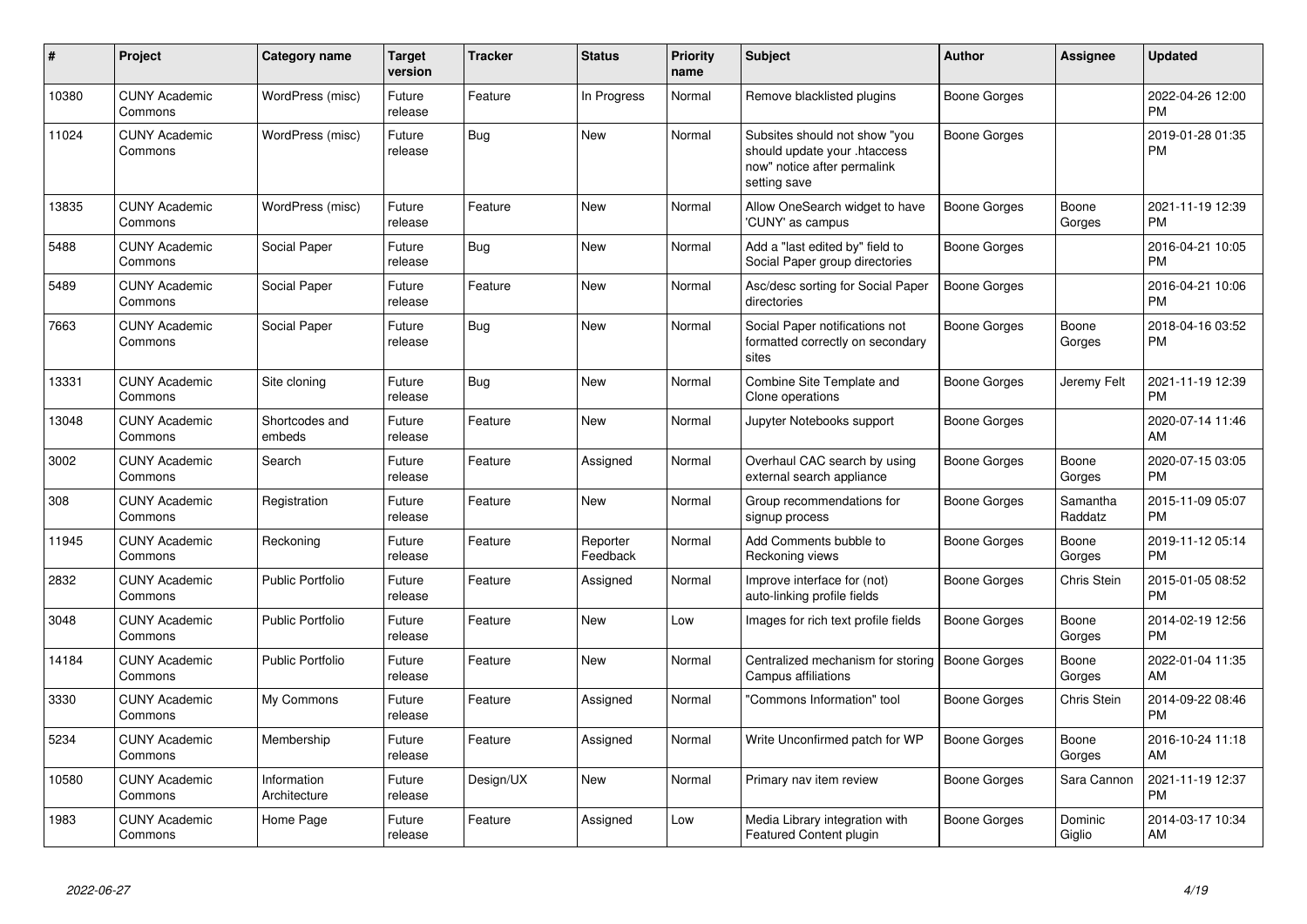| #     | Project                         | <b>Category name</b>       | Target<br>version | <b>Tracker</b> | <b>Status</b> | <b>Priority</b><br>name | <b>Subject</b>                                                                                | <b>Author</b>       | <b>Assignee</b>       | <b>Updated</b>                |
|-------|---------------------------------|----------------------------|-------------------|----------------|---------------|-------------------------|-----------------------------------------------------------------------------------------------|---------------------|-----------------------|-------------------------------|
| 14309 | <b>CUNY Academic</b><br>Commons | Group Library              | Future<br>release | Feature        | <b>New</b>    | Normal                  | Better handling of<br>bp_group_document file<br>download attempts when file is<br>not present | Boone Gorges        | Boone<br>Gorges       | 2021-11-19 12:28<br><b>PM</b> |
| 3192  | <b>CUNY Academic</b><br>Commons | Group Forums               | Future<br>release | Feature        | Assigned      | Normal                  | Customizable forum views for<br>bbPress 2.x group forums                                      | Boone Gorges        | Raymond<br>Hoh        | 2015-11-09 12:47<br><b>PM</b> |
| 3193  | <b>CUNY Academic</b><br>Commons | Group Forums               | Future<br>release | Feature        | Assigned      | Normal                  | bbPress 2.x dynamic roles and<br><b>RBE</b>                                                   | Boone Gorges        | Boone<br>Gorges       | 2014-09-30 01:30<br><b>PM</b> |
| 13358 | <b>CUNY Academic</b><br>Commons | Group Forums               | Future<br>release | Feature        | <b>New</b>    | Normal                  | Improved UI for group forum<br>threading settings                                             | Boone Gorges        | Raymond<br><b>Hoh</b> | 2021-11-19 12:27<br><b>PM</b> |
| 11834 | <b>CUNY Academic</b><br>Commons | <b>Group Files</b>         | Future<br>release | Feature        | <b>New</b>    | Normal                  | Improved tools for managing<br>group file folders                                             | Boone Gorges        | Sonja Leix            | 2019-09-06 03:55<br><b>PM</b> |
| 12091 | <b>CUNY Academic</b><br>Commons | <b>Group Files</b>         | Future<br>release | Feature        | <b>New</b>    | Normal                  | Improved pre-upload file<br>validation for bp-group-documents                                 | Boone Gorges        | Boone<br>Gorges       | 2019-11-14 01:21<br><b>PM</b> |
| 3580  | <b>CUNY Academic</b><br>Commons | Group Blogs                | Future<br>release | Feature        | New           | Normal                  | Multiple blogs per group                                                                      | Boone Gorges        | Boone<br>Gorges       | 2018-02-20 02:02<br><b>PM</b> |
| 4481  | <b>CUNY Academic</b><br>Commons | Events                     | Future<br>release | Feature        | <b>New</b>    | Normal                  | Group admins/mods should have<br>the ability to unlink an event from<br>the group             | <b>Boone Gorges</b> | Boone<br>Gorges       | 2017-04-24 03:53<br><b>PM</b> |
| 6749  | <b>CUNY Academic</b><br>Commons | Events                     | Future<br>release | <b>Bug</b>     | <b>New</b>    | Low                     | BPEO iCal request can trigger<br>very large number of DB queries                              | Boone Gorges        | Raymond<br>Hoh        | 2016-11-15 10:09<br><b>PM</b> |
| 12042 | <b>CUNY Academic</b><br>Commons | <b>Email Notifications</b> | Future<br>release | Feature        | <b>New</b>    | Normal                  | Improved error logging for BPGES<br>send queue                                                | <b>Boone Gorges</b> | Boone<br>Gorges       | 2021-11-19 12:25<br><b>PM</b> |
| 1165  | <b>CUNY Academic</b><br>Commons | <b>Email Invitations</b>   | Future<br>release | Feature        | Assigned      | Low                     | Allow saved lists of invitees under<br>Send Invites                                           | Boone Gorges        | Boone<br>Gorges       | 2015-11-09 06:03<br><b>PM</b> |
| 1166  | <b>CUNY Academic</b><br>Commons | <b>Email Invitations</b>   | Future<br>release | Feature        | New           | Low                     | Better organizational tools for<br>Sent Invites                                               | Boone Gorges        | Boone<br>Gorges       | 2015-11-09 06:02<br><b>PM</b> |
| 1167  | <b>CUNY Academic</b><br>Commons | <b>Email Invitations</b>   | Future<br>release | Feature        | New           | Low                     | Allow email invitations to be<br>resent                                                       | Boone Gorges        | Boone<br>Gorges       | 2015-11-12 12:53<br>AM        |
| 13466 | <b>CUNY Academic</b><br>Commons | Cavalcade                  | Future<br>release | Feature        | New           | Normal                  | Automated cleanup for duplicate<br>Cavalcade tasks                                            | Boone Gorges        | Boone<br>Gorges       | 2020-10-13 05:24<br><b>PM</b> |
| 618   | <b>CUNY Academic</b><br>Commons | <b>BuddyPress Docs</b>     | Future<br>release | Feature        | Assigned      | Normal                  | BuddyPress Docs: export formats                                                               | <b>Boone Gorges</b> | Boone<br>Gorges       | 2015-11-09 05:38<br><b>PM</b> |
| 1417  | <b>CUNY Academic</b><br>Commons | <b>BuddyPress Docs</b>     | Future<br>release | Feature        | Assigned      | Low                     | Bulk actions for BuddyPress Docs                                                              | <b>Boone Gorges</b> | Boone<br>Gorges       | 2016-10-17 10:41<br><b>PM</b> |
| 1422  | <b>CUNY Academic</b><br>Commons | <b>BuddyPress Docs</b>     | Future<br>release | Feature        | Assigned      | Normal                  | Make "created Doc" activity icons<br>non-mini                                                 | <b>Boone Gorges</b> | Boone<br>Gorges       | 2015-11-09 05:48<br><b>PM</b> |
| 1744  | <b>CUNY Academic</b><br>Commons | <b>BuddyPress Docs</b>     | Future<br>release | Feature        | Assigned      | Normal                  | Spreadsheet-style Docs                                                                        | Boone Gorges        | Boone<br>Gorges       | 2015-11-09 06:13<br><b>PM</b> |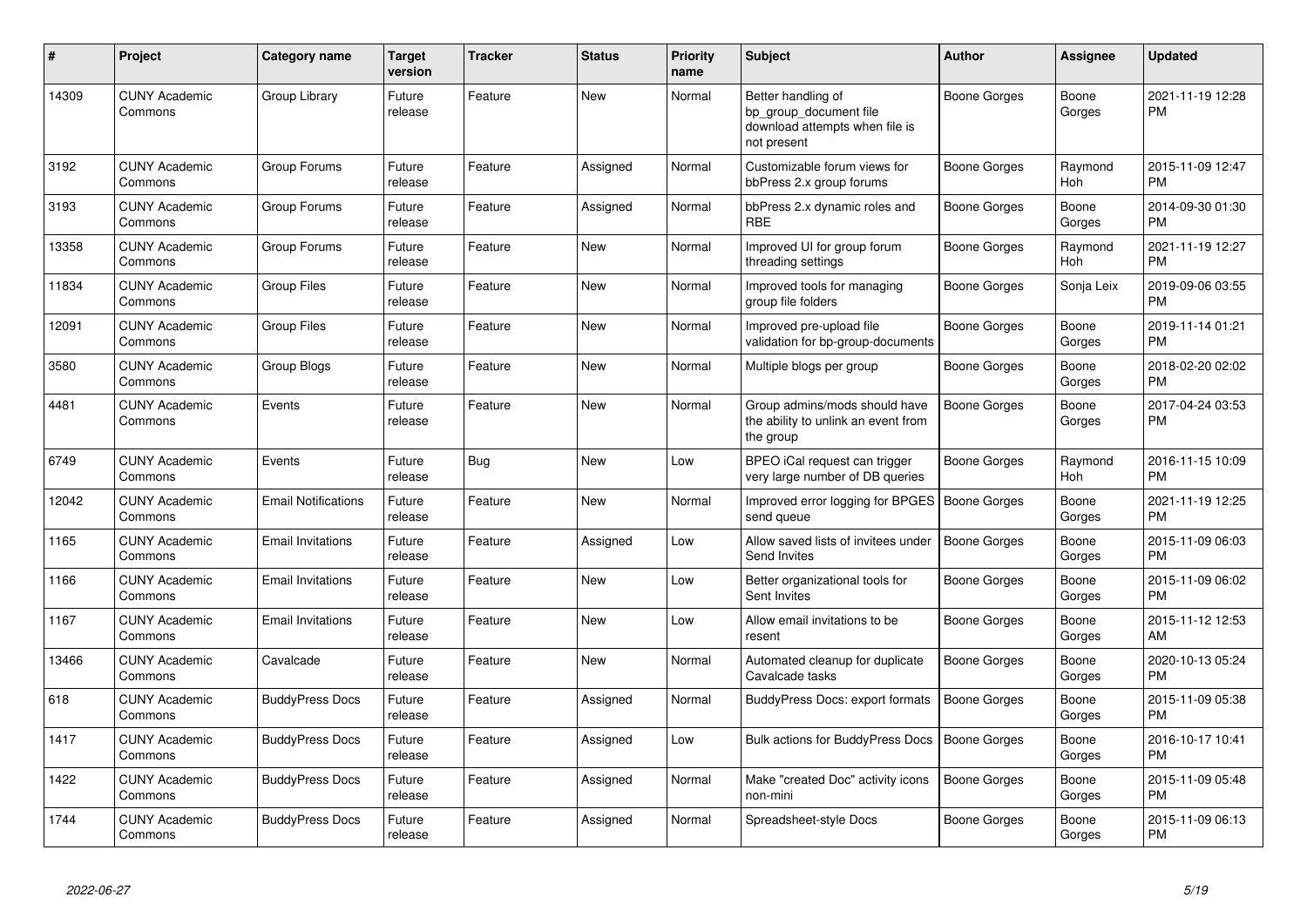| #     | <b>Project</b>                  | <b>Category name</b>     | Target<br>version | Tracker   | <b>Status</b>        | <b>Priority</b><br>name | <b>Subject</b>                                                                            | <b>Author</b>       | <b>Assignee</b>     | <b>Updated</b>                |
|-------|---------------------------------|--------------------------|-------------------|-----------|----------------------|-------------------------|-------------------------------------------------------------------------------------------|---------------------|---------------------|-------------------------------|
| 1423  | <b>CUNY Academic</b><br>Commons | BuddyPress (misc)        | Future<br>release | Feature   | Assigned             | Low                     | Show an avatar for pingback<br>comment activity items                                     | Boone Gorges        | <b>Tahir Butt</b>   | 2016-10-24 12:03<br><b>PM</b> |
| 4635  | <b>CUNY Academic</b><br>Commons | Authentication           | Future<br>release | Feature   | <b>New</b>           | Normal                  | Allow non-WP authentication                                                               | Boone Gorges        | Sonja Leix          | 2019-03-01 02:05<br><b>PM</b> |
| 9720  | <b>CUNY Academic</b><br>Commons | Authentication           | Future<br>release | Feature   | <b>New</b>           | Normal                  | The Commons should be an<br>oAuth provider                                                | Boone Gorges        |                     | 2019-03-01 02:04<br><b>PM</b> |
| 7022  | <b>CUNY Academic</b><br>Commons | Announcements            | Future<br>release | Bug       | <b>New</b>           | Normal                  | Sitewide announcements should<br>be displayed on, and dismissable<br>from, mapped domains | <b>Boone Gorges</b> | Boone<br>Gorges     | 2018-03-22 10:18<br>AM        |
| 11392 | <b>CUNY Academic</b><br>Commons |                          | Future<br>release | Bug       | <b>New</b>           | Normal                  | Migrate users away from<br><b>StatPress</b>                                               | Boone Gorges        |                     | 2019-04-23 03:53<br><b>PM</b> |
| 16092 | <b>CUNY Academic</b><br>Commons |                          | Future<br>release | Feature   | Hold                 | Normal                  | Don't show main site in Site<br>search results                                            | Boone Gorges        | Boone<br>Gorges     | 2022-05-17 03:12<br><b>PM</b> |
| 1460  | <b>CUNY Academic</b><br>Commons | Analytics                | Future<br>release | Feature   | Assigned             | Normal                  | <b>Update System Report</b>                                                               | <b>Brian Foote</b>  | Boone<br>Gorges     | 2015-11-09 06:13<br><b>PM</b> |
| 2881  | <b>CUNY Academic</b><br>Commons | <b>Public Portfolio</b>  | Future<br>release | Feature   | Assigned             | Normal                  | Redesign the UX for Profiles                                                              | <b>Chris Stein</b>  | Chris Stein         | 2016-10-13 12:45<br><b>PM</b> |
| 3059  | <b>CUNY Academic</b><br>Commons | Group Forums             | Future<br>release | Design/UX | <b>New</b>           | Normal                  | Forum Post Permissable Content<br><b>Explanatory Text</b>                                 | Chris Stein         | Chris Stein         | 2015-04-02 11:27<br>AM        |
| 860   | <b>CUNY Academic</b><br>Commons | Design                   | Future<br>release | Design/UX | Assigned             | Normal                  | <b>Standardize Button Treatment</b><br><b>Across the Commons</b>                          | Chris Stein         | Chris Stein         | 2014-05-01 09:45<br>AM        |
| 13370 | <b>CUNY Academic</b><br>Commons | Group Library            | Future<br>release | Feature   | <b>New</b>           | Normal                  | Library bulk deletion and folder<br>editing                                               | Colin McDonald      | Boone<br>Gorges     | 2020-10-13 10:41<br>AM        |
| 13199 | <b>CUNY Academic</b><br>Commons | Group Forums             | Future<br>release | Feature   | <b>New</b>           | Normal                  | <b>Favoring Groups over bbPress</b><br>plugin                                             | Colin McDonald      | Colin<br>McDonald   | 2021-11-19 12:28<br><b>PM</b> |
| 3473  | <b>CUNY Academic</b><br>Commons | User Experience          | Future<br>release | Feature   | Assigned             | Normal                  | Commons profile: Add help info<br>about "Positions" replacing "title"                     | Keith Miyake        | Samantha<br>Raddatz | 2015-11-09 02:28<br><b>PM</b> |
| 6755  | <b>CUNY Academic</b><br>Commons | WordPress (misc)         | Future<br>release | Bug       | New                  | Normal                  | Cannot Deactivate Plugin                                                                  | Laura Kane          |                     | 2016-11-16 01:12<br><b>PM</b> |
| 9289  | <b>CUNY Academic</b><br>Commons | <b>WordPress Plugins</b> | Future<br>release | Bug       | Reporter<br>Feedback | Normal                  | Email Users Plugin                                                                        | Laurie Hurson       | Boone<br>Gorges     | 2018-10-24 12:34<br><b>PM</b> |
| 11843 | <b>CUNY Academic</b><br>Commons | WordPress (misc)         | Future<br>release | Design/UX | <b>New</b>           | Normal                  | Tweaking the Gutenberg Editor<br>Interface                                                | Laurie Hurson       |                     | 2022-04-26 12:00<br><b>PM</b> |
| 14787 | <b>CUNY Academic</b><br>Commons | Plugin Packages          | Future<br>release | Feature   | <b>New</b>           | Normal                  | Creating a "Design" plugin<br>package                                                     | Laurie Hurson       | scott voth          | 2022-04-27 04:56<br><b>PM</b> |
| 12446 | <b>CUNY Academic</b><br>Commons | Groups (misc)            | Future<br>release | Feature   | Reporter<br>Feedback | Normal                  | Toggle default site to group forum<br>posting                                             | Laurie Hurson       | Laurie Hurson       | 2020-03-10 11:57<br>AM        |
| 13650 | <b>CUNY Academic</b><br>Commons | Group Library            | Future<br>release | Feature   | <b>New</b>           | Normal                  | Forum Attachments in Group<br>Library                                                     | Laurie Hurson       |                     | 2021-11-19 12:30<br><b>PM</b> |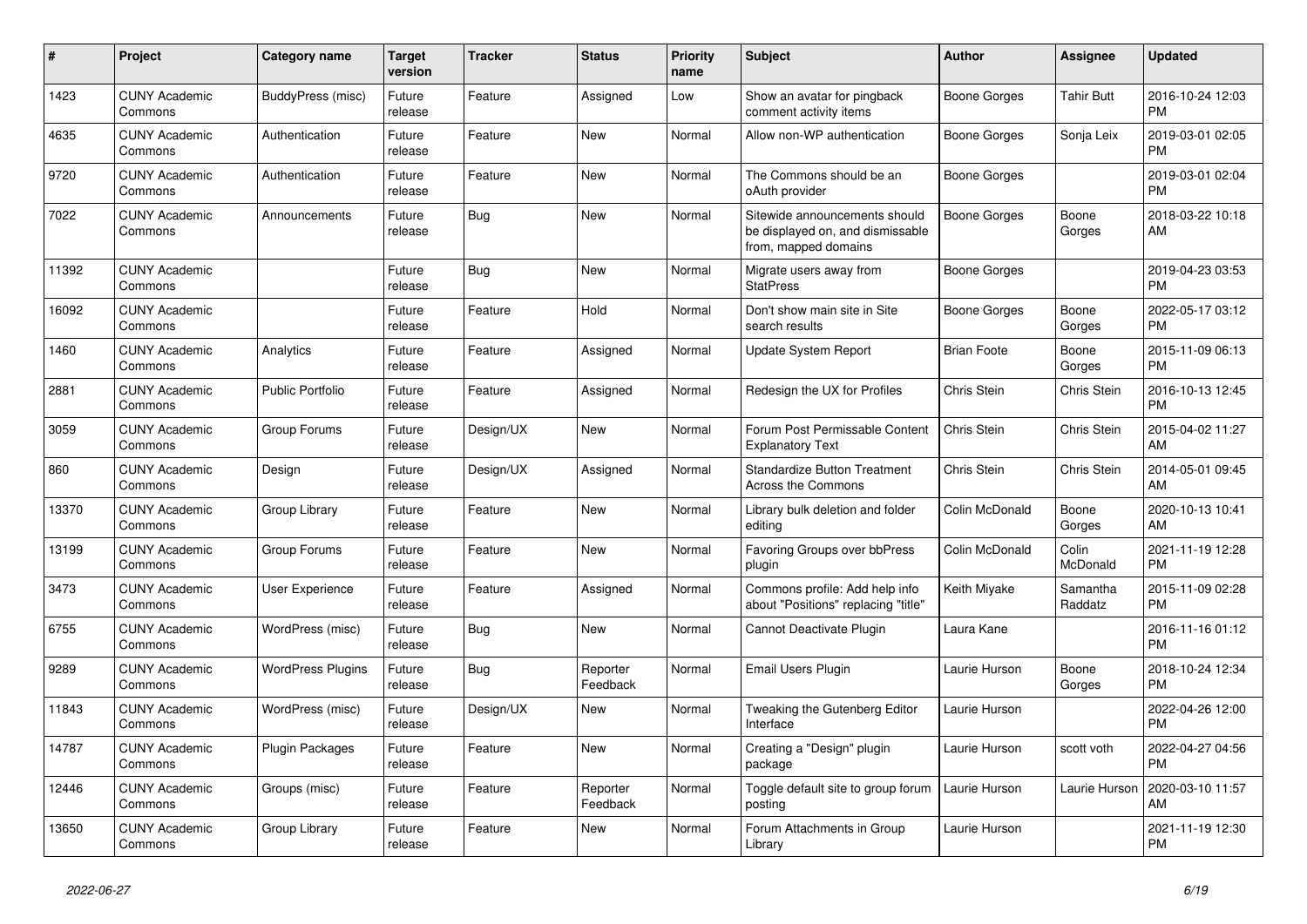| $\pmb{\#}$ | <b>Project</b>                  | Category name             | <b>Target</b><br>version | <b>Tracker</b> | <b>Status</b>        | <b>Priority</b><br>name | <b>Subject</b>                                                                             | <b>Author</b>   | <b>Assignee</b>     | <b>Updated</b>                |
|------------|---------------------------------|---------------------------|--------------------------|----------------|----------------------|-------------------------|--------------------------------------------------------------------------------------------|-----------------|---------------------|-------------------------------|
| 11789      | <b>CUNY Academic</b><br>Commons | Courses                   | Future<br>release        | Feature        | <b>New</b>           | Normal                  | Ability to remove item from<br>Courses list                                                | Laurie Hurson   | Sonja Leix          | 2019-09-24 12:28<br><b>PM</b> |
| 11131      | <b>CUNY Academic</b><br>Commons |                           | Future<br>release        | Feature        | Reporter<br>Feedback | Normal                  | Image Annotation Plugins                                                                   | Laurie Hurson   |                     | 2019-02-26 11:33<br>AM        |
| 2610       | <b>CUNY Academic</b><br>Commons | Group Invitations         | Future<br>release        | Feature        | Assigned             | Low                     | Request: Custom invitation<br>message to group invites                                     | local admin     | Boone<br>Gorges     | 2015-11-09 06:13<br><b>PM</b> |
| 2325       | <b>CUNY Academic</b><br>Commons | BuddyPress (misc)         | Future<br>release        | Feature        | Assigned             | Low                     | Profile should have separate<br>fields for first/last names                                | local admin     | Boone<br>Gorges     | 2015-11-09 06:09<br><b>PM</b> |
| 6356       | <b>CUNY Academic</b><br>Commons | <b>WordPress Plugins</b>  | Future<br>release        | <b>Bug</b>     | Reporter<br>Feedback | Low                     | Should Subscribe2 be<br>deprecated?                                                        | Luke Waltzer    |                     | 2017-03-20 12:20<br><b>PM</b> |
| 9211       | <b>CUNY Academic</b><br>Commons | <b>WordPress Plugins</b>  | Future<br>release        | Support        | Reporter<br>Feedback | Normal                  | Auto-Role Setting in Forum Plugin<br><b>Causing Some Confusion</b>                         | Luke Waltzer    | Boone<br>Gorges     | 2018-03-13 11:44<br>AM        |
| 7981       | <b>CUNY Academic</b><br>Commons | Social Paper              | Future<br>release        | <b>Bug</b>     | <b>New</b>           | Normal                  | Social Paper comments should<br>not go to spam                                             | Luke Waltzer    | Boone<br>Gorges     | 2018-04-16 03:52<br><b>PM</b> |
| 5225       | <b>CUNY Academic</b><br>Commons | Registration              | Future<br>release        | Feature        | Assigned             | Normal                  | On-boarding Issues                                                                         | Luke Waltzer    | Samantha<br>Raddatz | 2016-02-12 02:58<br><b>PM</b> |
| 9895       | <b>CUNY Academic</b><br>Commons | Onboarding                | Future<br>release        | Feature        | Assigned             | Normal                  | Add "Accept Invitation"<br>link/button/function to Group<br>and/or Site invitation emails? | Luke Waltzer    | Boone<br>Gorges     | 2018-06-07 12:42<br><b>PM</b> |
| 5268       | <b>CUNY Academic</b><br>Commons | Group Forums              | Future<br>release        | Bug            | Assigned             | Normal                  | Long-time to post to multiple<br>groups                                                    | Luke Waltzer    | Daniel Jones        | 2016-09-07 06:31<br><b>PM</b> |
| 6392       | <b>CUNY Academic</b><br>Commons | Group Forums              | Future<br>release        | Design/UX      | Assigned             | Low                     | Composition/Preview Panes in<br>Forum Posts                                                | Luke Waltzer    | Paige Dupont        | 2016-10-21 04:26<br><b>PM</b> |
| 6389       | <b>CUNY Academic</b><br>Commons | <b>BuddyPress Docs</b>    | Future<br>release        | Feature        | New                  | Low                     | Make Discussion Area Visible<br>When Editing a Doc                                         | Luke Waltzer    | Boone<br>Gorges     | 2016-10-21 04:16<br><b>PM</b> |
| 7624       | <b>CUNY Academic</b><br>Commons | BuddyPress (misc)         | Future<br>release        | Design/UX      | <b>New</b>           | Normal                  | <b>BP Notifications</b>                                                                    | Luke Waltzer    | Paige Dupont        | 2017-02-08 10:43<br><b>PM</b> |
| 6078       | <b>CUNY Academic</b><br>Commons | Blogs (BuddyPress)        | Future<br>release        | Feature        | <b>New</b>           | Normal                  | <b>Explore Adding Network Blog</b><br>Metadata Plugin                                      | Luke Waltzer    | Luke Waltzer        | 2016-10-11 10:29<br><b>PM</b> |
| 8835       | <b>CUNY Academic</b><br>Commons | <b>Blogs (BuddyPress)</b> | Future<br>release        | Feature        | <b>New</b>           | Normal                  | Extend cuny is shortlinks to sites                                                         | Luke Waltzer    | Boone<br>Gorges     | 2022-04-26 11:59<br>AM        |
| 8211       | <b>CUNY Academic</b><br>Commons | <b>WordPress Themes</b>   | Future<br>release        | Feature        | <b>New</b>           | Normal                  | Theme Suggestions: Material<br>Design-Inspired Themes                                      | Margaret Galvan | Margaret<br>Galvan  | 2017-08-07 02:48<br><b>PM</b> |
| 8078       | <b>CUNY Academic</b><br>Commons | <b>WordPress Plugins</b>  | Future<br>release        | System Upgrade | Assigned             | Normal                  | <b>CommentPress Updates</b>                                                                | Margaret Galvan | Christian<br>Wach   | 2017-05-08 03:49<br><b>PM</b> |
| 5050       | <b>CUNY Academic</b><br>Commons | Social Paper              | Future<br>release        | Feature        | <b>New</b>           | Low                     | Making comments visible in SP<br>editing mode (SP suggestion #1)                           | Marilyn Weber   | Samantha<br>Raddatz | 2019-09-17 11:10<br><b>PM</b> |
| 5052       | <b>CUNY Academic</b><br>Commons | Social Paper              | Future<br>release        | Feature        | <b>New</b>           | Low                     | Sentence by sentence or line by<br>line comments (SP suggestion #3)                        | Marilyn Weber   | Boone<br>Gorges     | 2016-02-11 10:24<br><b>PM</b> |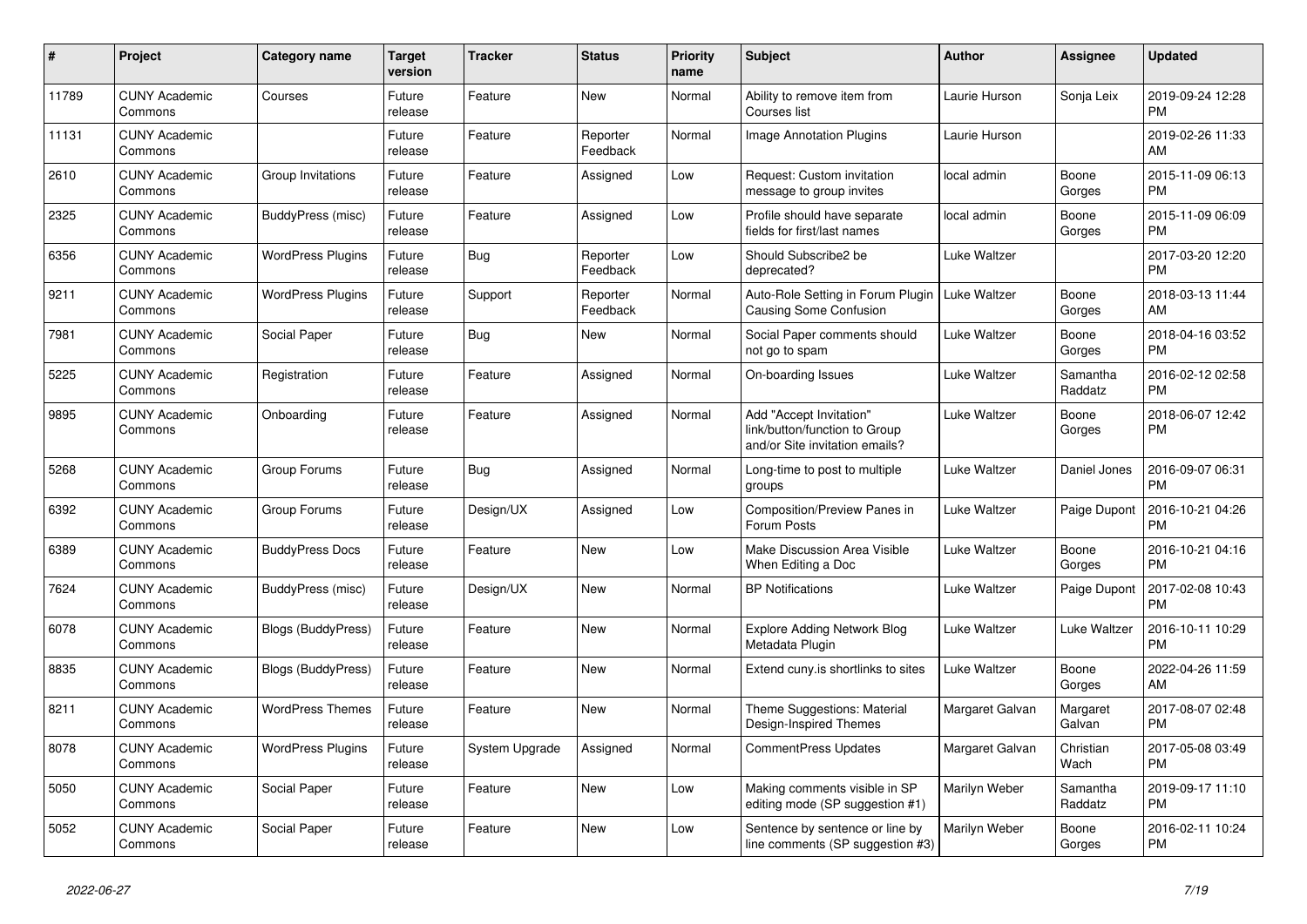| $\#$  | Project                         | <b>Category name</b>       | <b>Target</b><br>version | <b>Tracker</b> | <b>Status</b>        | <b>Priority</b><br>name | <b>Subject</b>                                                                                                                                        | Author        | <b>Assignee</b>     | <b>Updated</b>                |
|-------|---------------------------------|----------------------------|--------------------------|----------------|----------------------|-------------------------|-------------------------------------------------------------------------------------------------------------------------------------------------------|---------------|---------------------|-------------------------------|
| 5053  | <b>CUNY Academic</b><br>Commons | Social Paper               | Future<br>release        | Feature        | <b>New</b>           | Low                     | Scrollable menu to add readers<br>(SP suggestion #4)                                                                                                  | Marilyn Weber | Samantha<br>Raddatz | 2016-04-21 05:21<br><b>PM</b> |
| 5058  | <b>CUNY Academic</b><br>Commons | Social Paper               | Future<br>release        | Feature        | New                  | Low                     | Can there be a clearer signal that<br>even when comments have<br>already been made you add<br>comments by clicking on the side?<br>(SP suggestion #5) | Marilyn Weber | Samantha<br>Raddatz | 2016-02-11 10:24<br><b>PM</b> |
| 5199  | <b>CUNY Academic</b><br>Commons | Social Paper               | Future<br>release        | Feature        | New                  | Normal                  | add tables to the SP editor                                                                                                                           | Marilyn Weber |                     | 2016-10-24 11:27<br>AM        |
| 5205  | <b>CUNY Academic</b><br>Commons | Social Paper               | Future<br>release        | Feature        | <b>New</b>           | Normal                  | Social Paper folders                                                                                                                                  | Marilyn Weber |                     | 2016-02-11 10:24<br><b>PM</b> |
| 5282  | <b>CUNY Academic</b><br>Commons | Social Paper               | Future<br>release        | <b>Bug</b>     | New                  | Normal                  | Replying via email directs to<br>paper but not individual comment.                                                                                    | Marilyn Weber | Raymond<br>Hoh      | 2016-03-02 01:48<br><b>PM</b> |
| 5397  | <b>CUNY Academic</b><br>Commons | Social Paper               | Future<br>release        | Feature        | <b>New</b>           | Normal                  | frustrating to have to<br>enable/disable in SP                                                                                                        | Marilyn Weber | Samantha<br>Raddatz | 2016-04-20 03:39<br><b>PM</b> |
| 9835  | <b>CUNY Academic</b><br>Commons | Group Forums               | Future<br>release        | <b>Bug</b>     | Assigned             | Normal                  | add a "like" function?                                                                                                                                | Marilyn Weber | <b>Erik Trainer</b> | 2018-06-05 01:49<br><b>PM</b> |
| 5992  | <b>CUNY Academic</b><br>Commons | <b>Email Notifications</b> | Future<br>release        | Feature        | New                  | Normal                  | Changing the From line of<br>autogenerated blog emails                                                                                                | Marilyn Weber |                     | 2018-09-27 05:19<br><b>PM</b> |
| 11971 | <b>CUNY Academic</b><br>Commons | <b>Email Notifications</b> | Future<br>release        | Bug            | Reporter<br>Feedback | Low                     | Pictures obscured in emailed post<br>notifications                                                                                                    | Marilyn Weber | Raymond<br>Hoh      | 2019-11-21 01:14<br><b>PM</b> |
| 9207  | <b>CUNY Academic</b><br>Commons |                            | Future<br>release        | Support        | Reporter<br>Feedback | Normal                  | display dashboards made in<br>Tableau?                                                                                                                | Marilyn Weber | Boone<br>Gorges     | 2018-04-10 10:42<br>AM        |
| 412   | <b>CUNY Academic</b><br>Commons | <b>WordPress Themes</b>    | Future<br>release        | Feature        | Assigned             | Normal                  | <b>Featured Themes</b>                                                                                                                                | Matt Gold     | Dominic<br>Giglio   | 2015-01-05 08:44<br><b>PM</b> |
| 364   | <b>CUNY Academic</b><br>Commons | <b>WordPress Plugins</b>   | Future<br>release        | Feature        | <b>New</b>           | Normal                  | <b>Bulletin Board</b>                                                                                                                                 | Matt Gold     |                     | 2015-01-05 08:50<br><b>PM</b> |
| 497   | <b>CUNY Academic</b><br>Commons | <b>WordPress Plugins</b>   | Future<br>release        | Feature        | Assigned             | Normal                  | Drag and Drop Ordering on<br>Gallery Post Plugin                                                                                                      | Matt Gold     | Ron Rennick         | 2015-11-09 06:18<br><b>PM</b> |
| 658   | <b>CUNY Academic</b><br>Commons | <b>WordPress Plugins</b>   | Future<br>release        | Feature        | Assigned             | Normal                  | Rebulid Sitewide Tag Suggestion                                                                                                                       | Matt Gold     | Boone<br>Gorges     | 2015-01-05 08:47<br><b>PM</b> |
| 1562  | <b>CUNY Academic</b><br>Commons | <b>WordPress Plugins</b>   | Future<br>release        | Feature        | Assigned             | Low                     | Play with NYT Collaborative<br><b>Authoring Tool</b>                                                                                                  | Matt Gold     | Boone<br>Gorges     | 2015-01-05 08:47<br><b>PM</b> |
| 2223  | <b>CUNY Academic</b><br>Commons | <b>WordPress Plugins</b>   | Future<br>release        | Feature        | Assigned             | Low                     | Add Participad to the CUNY<br>Academic Commons                                                                                                        | Matt Gold     | Boone<br>Gorges     | 2014-09-17 10:03<br><b>PM</b> |
| 9947  | <b>CUNY Academic</b><br>Commons | <b>WordPress Plugins</b>   | Future<br>release        | Feature        | Reporter<br>Feedback | Normal                  | Install H5P quiz plugin                                                                                                                               | Matt Gold     | Boone<br>Gorges     | 2018-09-11 11:01<br>AM        |
| 287   | <b>CUNY Academic</b><br>Commons | WordPress (misc)           | Future<br>release        | Feature        | Assigned             | Normal                  | Create troubleshooting tool for<br>account sign-up                                                                                                    | Matt Gold     | Boone<br>Gorges     | 2015-11-09 06:17<br>PM        |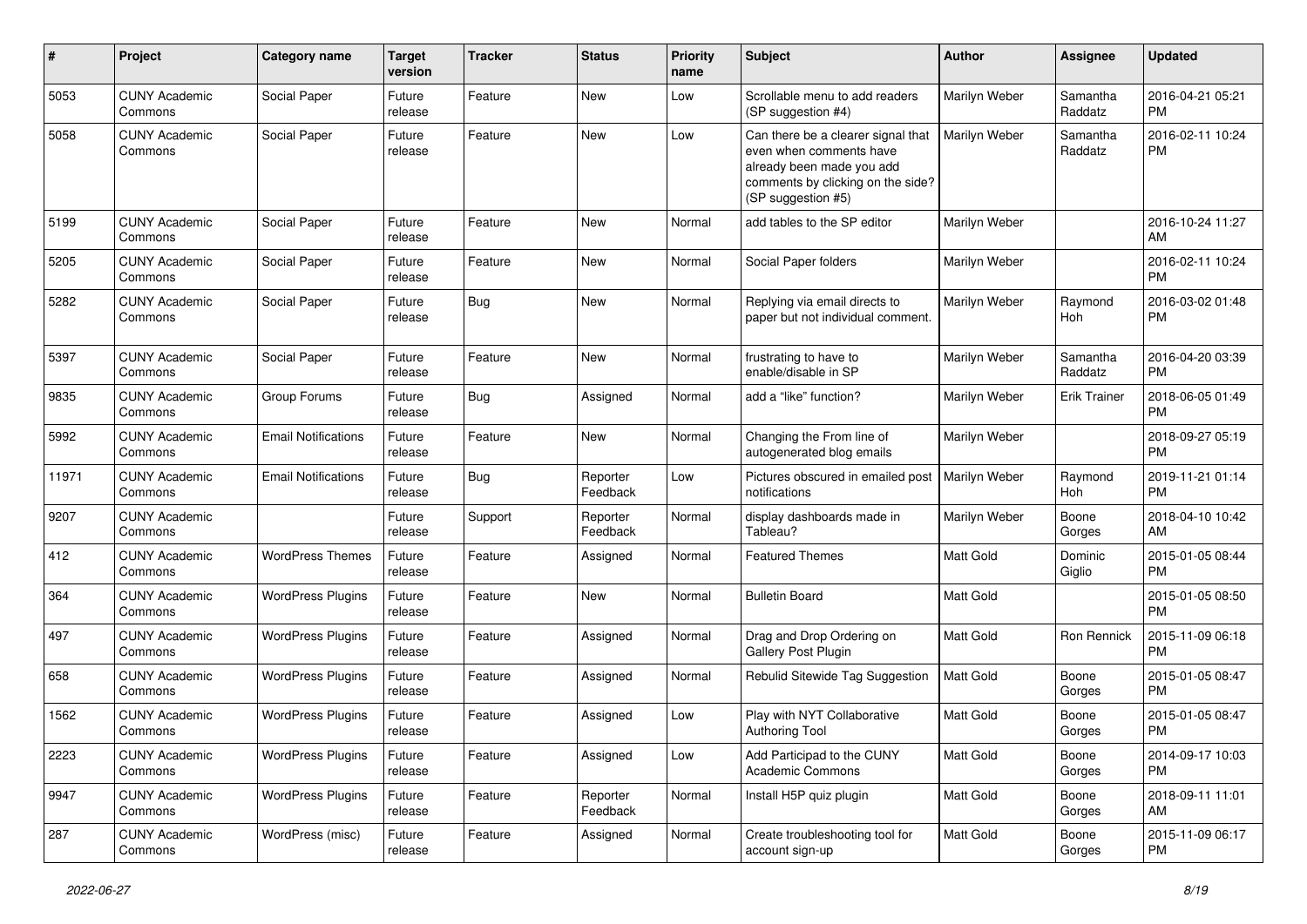| #    | Project                         | <b>Category name</b>    | <b>Target</b><br>version | <b>Tracker</b> | <b>Status</b>        | <b>Priority</b><br>name | Subject                                                                | Author           | Assignee            | <b>Updated</b>                |
|------|---------------------------------|-------------------------|--------------------------|----------------|----------------------|-------------------------|------------------------------------------------------------------------|------------------|---------------------|-------------------------------|
| 365  | <b>CUNY Academic</b><br>Commons | WordPress (misc)        | Future<br>release        | Feature        | Assigned             | Normal                  | <b>Create Mouseover Tooltips</b><br>throughout Site                    | <b>Matt Gold</b> | Chris Stein         | 2015-11-09 06:18<br><b>PM</b> |
| 1105 | <b>CUNY Academic</b><br>Commons | WordPress (misc)        | Future<br>release        | Feature        | Assigned             | Normal                  | Rephrase Blog Privacy Options                                          | <b>Matt Gold</b> | Samantha<br>Raddatz | 2015-11-09 06:19<br><b>PM</b> |
| 3759 | CUNY Academic<br>Commons        | WordPress (misc)        | Future<br>release        | Feature        | Assigned             | Normal                  | Review Interface for Adding Users<br>to Blogs                          | <b>Matt Gold</b> | Boone<br>Gorges     | 2015-03-24 05:52<br><b>PM</b> |
| 4661 | <b>CUNY Academic</b><br>Commons | User Experience         | Future<br>release        | <b>Bug</b>     | Assigned             | Normal                  | Simplify Events text                                                   | <b>Matt Gold</b> | Samantha<br>Raddatz | 2015-10-02 09:06<br><b>PM</b> |
| 5316 | CUNY Academic<br>Commons        | User Experience         | Future<br>release        | Feature        | Assigned             | Normal                  | Prompt user email address<br>updates                                   | <b>Matt Gold</b> | Stephen Real        | 2016-12-21 03:30<br><b>PM</b> |
| 3090 | <b>CUNY Academic</b><br>Commons | Twitter page            | Future<br>release        | Feature        | Assigned             | Normal                  | Prevent Retweets from showing<br>up on Commons twitter page            | <b>Matt Gold</b> | <b>Tahir Butt</b>   | 2016-10-24 11:31<br>AM        |
| 6426 | <b>CUNY Academic</b><br>Commons | Spam/Spam<br>Prevention | Future<br>release        | Feature        | Assigned             | Normal                  | Force captcha on all comments?                                         | Matt Gold        | Tahir Butt          | 2016-10-24 02:06<br><b>PM</b> |
| 3662 | <b>CUNY Academic</b><br>Commons | <b>SEO</b>              | Future<br>release        | Feature        | Assigned             | Normal                  | Duplicate Content/SEO/Google<br>issues                                 | <b>Matt Gold</b> | Raymond<br>Hoh      | 2015-04-13 04:37<br><b>PM</b> |
| 370  | <b>CUNY Academic</b><br>Commons | Registration            | Future<br>release        | Feature        | Assigned             | High                    | <b>Guest Accounts</b>                                                  | <b>Matt Gold</b> | <b>Matt Gold</b>    | 2015-04-09 09:33<br><b>PM</b> |
| 940  | CUNY Academic<br>Commons        | Redmine                 | Future<br>release        | Feature        | Assigned             | Low                     | Communication with users after<br>releases                             | Matt Gold        | Dominic<br>Giglio   | 2012-09-09 04:36<br><b>PM</b> |
| 6014 | <b>CUNY Academic</b><br>Commons | Publicity               | Future<br>release        | Publicity      | Reporter<br>Feedback | Normal                  | Google search listing                                                  | <b>Matt Gold</b> | Boone<br>Gorges     | 2016-09-21 03:48<br><b>PM</b> |
| 2013 | <b>CUNY Academic</b><br>Commons | <b>Public Portfolio</b> | Future<br>release        | Feature        | Assigned             | Low                     | Have Profile Privacy Options<br>show up only for filled-in fields      | <b>Matt Gold</b> | Boone<br>Gorges     | 2015-11-09 06:09<br><b>PM</b> |
| 3042 | <b>CUNY Academic</b><br>Commons | <b>Public Portfolio</b> | Future<br>release        | Feature        | Assigned             | Normal                  | Browsing member interests                                              | <b>Matt Gold</b> | Boone<br>Gorges     | 2015-03-21 09:04<br><b>PM</b> |
| 3220 | <b>CUNY Academic</b><br>Commons | <b>Public Portfolio</b> | Future<br>release        | Feature        | Assigned             | Normal                  | Add indent/outdent option to<br>Formatting Buttons on Profile<br>Page  | <b>Matt Gold</b> | Boone<br>Gorges     | 2014-05-21 10:39<br><b>PM</b> |
| 3768 | <b>CUNY Academic</b><br>Commons | <b>Public Portfolio</b> | Future<br>release        | Feature        | Assigned             | Normal                  | Institutions/Past positions on<br>public portfolios                    | <b>Matt Gold</b> | Boone<br>Gorges     | 2018-04-23 10:44<br>AM        |
| 3770 | <b>CUNY Academic</b><br>Commons | <b>Public Portfolio</b> | Future<br>release        | Feature        | Assigned             | Normal                  | Improve Layout/Formatting of<br>Positions Area on Public<br>Portfolios | <b>Matt Gold</b> | Chris Stein         | 2015-04-01 09:17<br><b>PM</b> |
| 4404 | <b>CUNY Academic</b><br>Commons | <b>Public Portfolio</b> | Future<br>release        | Design/UX      | Assigned             | Normal                  | Change color of permissions info<br>on portfolio editing interface     | Matt Gold        | Samantha<br>Raddatz | 2015-08-11 05:28<br><b>PM</b> |
| 5955 | <b>CUNY Academic</b><br>Commons | Outreach                | Future<br>release        | Feature        | Assigned             | Normal                  | Create auto-newsletter for<br>commons members                          | Matt Gold        | Luke Waltzer        | 2016-08-30 10:34<br>AM        |
| 9028 | <b>CUNY Academic</b><br>Commons | Onboarding              | Future<br>release        | Feature        | Assigned             | Normal                  | suggest groups to new members<br>during the registration process       | Matt Gold        | Chris Stein         | 2018-10-24 12:34<br>PM        |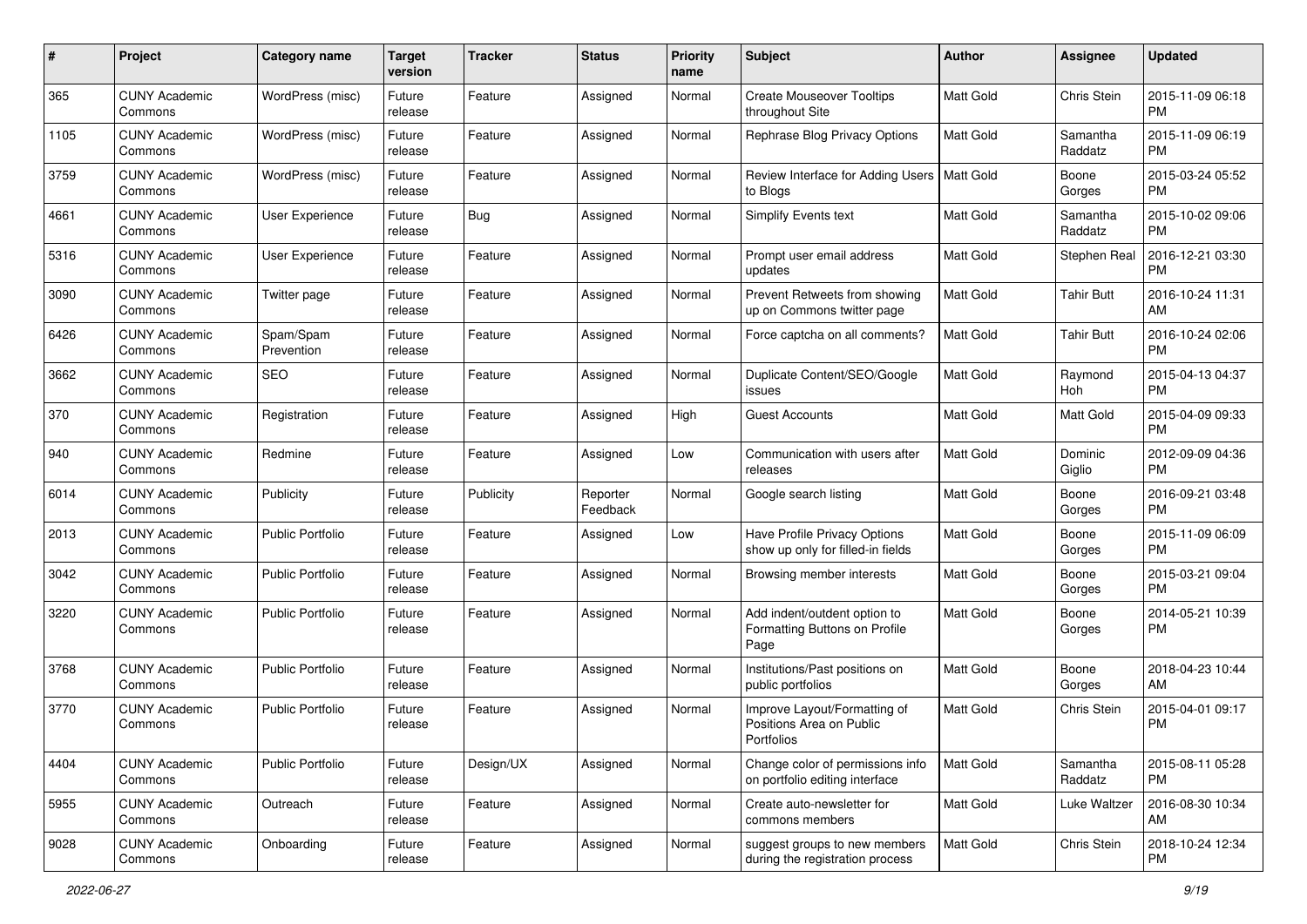| $\pmb{\#}$ | <b>Project</b>                  | Category name      | <b>Target</b><br>version | <b>Tracker</b> | <b>Status</b>        | <b>Priority</b><br>name | <b>Subject</b>                                                               | <b>Author</b>    | <b>Assignee</b>       | <b>Updated</b>                |
|------------|---------------------------------|--------------------|--------------------------|----------------|----------------------|-------------------------|------------------------------------------------------------------------------|------------------|-----------------------|-------------------------------|
| 3517       | <b>CUNY Academic</b><br>Commons | My Commons         | Future<br>release        | Feature        | Assigned             | Normal                  | Mute/Unmute My Commons<br>updates                                            | <b>Matt Gold</b> | Raymond<br><b>Hoh</b> | 2015-11-09 01:19<br><b>PM</b> |
| 3536       | <b>CUNY Academic</b><br>Commons | My Commons         | Future<br>release        | Feature        | Assigned             | Normal                  | Infinite Scroll on My Commons<br>page                                        | <b>Matt Gold</b> | Raymond<br>Hoh        | 2015-04-13 04:42<br><b>PM</b> |
| 3577       | <b>CUNY Academic</b><br>Commons | My Commons         | Future<br>release        | Design/UX      | Assigned             | Normal                  | Replies to items in My Commons                                               | Matt Gold        | Raymond<br>Hoh        | 2015-04-09 05:19<br><b>PM</b> |
| 4980       | <b>CUNY Academic</b><br>Commons | Home Page          | Future<br>release        | Feature        | Assigned             | Normal                  | CAC Featured Content -- Adding<br>Randomization                              | Matt Gold        | Boone<br>Gorges       | 2016-12-12 03:01<br><b>PM</b> |
| 1544       | <b>CUNY Academic</b><br>Commons | Groups (misc)      | Future<br>release        | Feature        | Reporter<br>Feedback | Normal                  | Group Filtering and Sorting                                                  | <b>Matt Gold</b> | Chris Stein           | 2019-03-01 02:25<br><b>PM</b> |
| 7115       | <b>CUNY Academic</b><br>Commons | Groups (misc)      | Future<br>release        | Feature        | Reporter<br>Feedback | Normal                  | make licensing info clear during<br>group creation                           | Matt Gold        | Raymond<br>Hoh        | 2020-12-08 11:32<br>AM        |
| 1456       | <b>CUNY Academic</b><br>Commons | Group Invitations  | Future<br>release        | Feature        | Reporter<br>Feedback | Low                     | Invite to Group Button from Profile   Matt Gold<br>Field                     |                  | Samantha<br>Raddatz   | 2015-11-09 05:59<br><b>PM</b> |
| 3308       | <b>CUNY Academic</b><br>Commons | Group Invitations  | Future<br>release        | Feature        | Assigned             | Normal                  | Allow members to rescind group<br>invitations                                | <b>Matt Gold</b> | Boone<br>Gorges       | 2015-04-01 08:53<br>PM        |
| 10659      | <b>CUNY Academic</b><br>Commons | Group Forums       | Future<br>release        | Feature        | Assigned             | Normal                  | Post to multiple groups via email                                            | <b>Matt Gold</b> | Raymond<br>Hoh        | 2018-11-15 12:54<br>AM        |
| 1192       | <b>CUNY Academic</b><br>Commons | <b>Group Files</b> | Future<br>release        | Feature        | Assigned             | Low                     | When posting group files, allow<br>users to add a category without<br>saving | <b>Matt Gold</b> | Raymond<br><b>Hoh</b> | 2015-11-09 05:53<br><b>PM</b> |
| 3080       | <b>CUNY Academic</b><br>Commons | <b>Group Files</b> | Future<br>release        | Feature        | Assigned             | Low                     | Create a system to keep track of<br>file changes                             | <b>Matt Gold</b> | Boone<br>Gorges       | 2014-02-26 10:04<br><b>PM</b> |
| 3354       | <b>CUNY Academic</b><br>Commons | <b>Group Files</b> | Future<br>release        | Feature        | Assigned             | Low                     | Allow Group Download of Multiple<br><b>Selected Files</b>                    | <b>Matt Gold</b> | Chris Stein           | 2014-08-01 08:50<br>AM        |
| 653        | <b>CUNY Academic</b><br>Commons | Group Blogs        | Future<br>release        | Feature        | Assigned             | Normal                  | Redesign Integration of Groups<br>and Blogs                                  | <b>Matt Gold</b> | Samantha<br>Raddatz   | 2015-11-09 05:40<br><b>PM</b> |
| 8756       | <b>CUNY Academic</b><br>Commons | Group Blogs        | Future<br>release        | Feature        | Hold                 | Normal                  | Connect multiple blogs to one<br>group?                                      | Matt Gold        | Boone<br>Gorges       | 2017-09-30 10:42<br>AM        |
| 4053       | <b>CUNY Academic</b><br>Commons | Events             | Future<br>release        | Feature        | Assigned             | Normal                  | Create new tab for past events                                               | <b>Matt Gold</b> | Boone<br>Gorges       | 2015-05-12 02:10<br><b>PM</b> |
| 4238       | <b>CUNY Academic</b><br>Commons | Events             | Future<br>release        | Feature        | Assigned             | Normal                  | Copy Events to Other Groups?                                                 | <b>Matt Gold</b> | Boone<br>Gorges       | 2015-07-02 10:08<br>AM        |
| 4903       | <b>CUNY Academic</b><br>Commons | Events             | Future<br>release        | Design/UX      | Assigned             | Normal                  | Improving visual appearance of<br>event calendars                            | Matt Gold        | Boone<br>Gorges       | 2016-10-13 11:51<br>AM        |
| 5016       | <b>CUNY Academic</b><br>Commons | Events             | Future<br>release        | Feature        | Assigned             | Low                     | Allow comments to be posted on<br>events                                     | Matt Gold        | Raymond<br>Hoh        | 2019-03-01 02:23<br><b>PM</b> |
| 5696       | <b>CUNY Academic</b><br>Commons | Events             | Future<br>release        | Feature        | Assigned             | Normal                  | Events Calendar - display options<br>/ calendar aggregation                  | <b>Matt Gold</b> | Boone<br>Gorges       | 2016-10-13 11:44<br>AM        |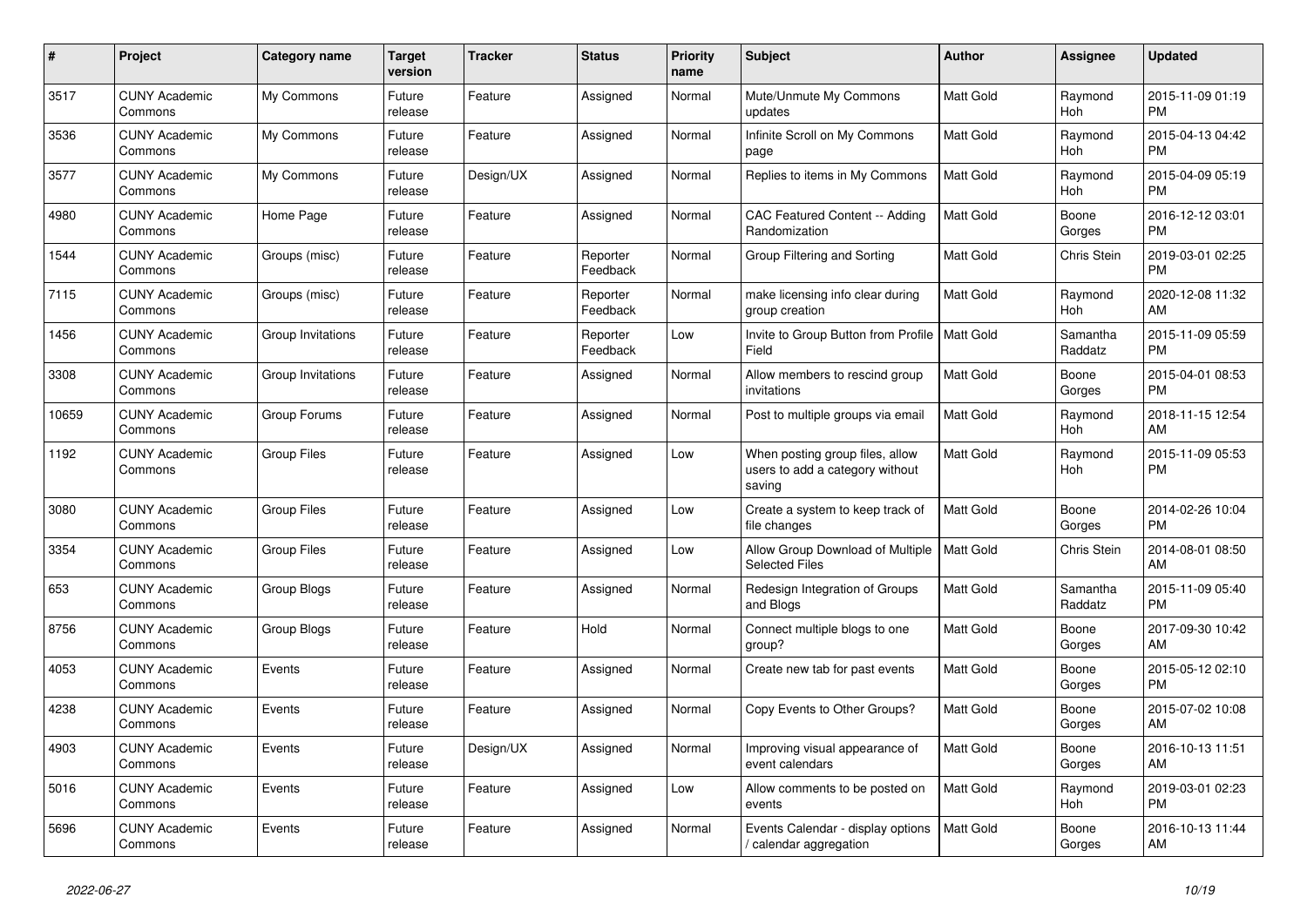| #     | Project                         | <b>Category name</b>       | Target<br>version | <b>Tracker</b> | <b>Status</b> | <b>Priority</b><br>name | <b>Subject</b>                                                                | <b>Author</b>     | <b>Assignee</b>     | <b>Updated</b>                |
|-------|---------------------------------|----------------------------|-------------------|----------------|---------------|-------------------------|-------------------------------------------------------------------------------|-------------------|---------------------|-------------------------------|
| 333   | <b>CUNY Academic</b><br>Commons | <b>Email Notifications</b> | Future<br>release | Feature        | Assigned      | Low                     | Delay Forum Notification Email<br>Delivery Until After Editing Period<br>Ends | <b>Matt Gold</b>  | Raymond<br>Hoh      | 2015-11-09 06:01<br><b>PM</b> |
| 15604 | <b>CUNY Academic</b><br>Commons | <b>Email Notifications</b> | Future<br>release | Feature        | Assigned      | Normal                  | <b>Restructure Commons Group</b><br>Digest Email Messages                     | <b>Matt Gold</b>  | Boone<br>Gorges     | 2022-05-26 10:45<br>AM        |
| 2523  | <b>CUNY Academic</b><br>Commons | <b>BuddyPress Docs</b>     | Future<br>release | Feature        | Assigned      | Normal                  | Allow Users to Upload Images to<br><b>BP</b> Docs                             | <b>Matt Gold</b>  | Boone<br>Gorges     | 2015-11-09 06:14<br><b>PM</b> |
| 310   | <b>CUNY Academic</b><br>Commons | BuddyPress (misc)          | Future<br>release | Feature        | Assigned      | Low                     | <b>Friend Request Email</b>                                                   | <b>Matt Gold</b>  | Samantha<br>Raddatz | 2015-11-09 05:08<br><b>PM</b> |
| 377   | <b>CUNY Academic</b><br>Commons | <b>BuddyPress</b> (misc)   | Future<br>release | Feature        | Assigned      | Normal                  | Like buttons                                                                  | <b>Matt Gold</b>  | Boone<br>Gorges     | 2010-11-16 05:13<br><b>PM</b> |
| 435   | <b>CUNY Academic</b><br>Commons | BuddyPress (misc)          | Future<br>release | Feature        | Assigned      | Normal                  | Include Avatar Images in Forum<br><b>Post Notification Emails</b>             | <b>Matt Gold</b>  | Boone<br>Gorges     | 2010-12-08 12:40<br><b>PM</b> |
| 500   | <b>CUNY Academic</b><br>Commons | BuddyPress (misc)          | Future<br>release | Feature        | Assigned      | Normal                  | <b>Export Group Data</b>                                                      | Matt Gold         | Boone<br>Gorges     | 2010-12-19 12:09<br><b>PM</b> |
| 554   | <b>CUNY Academic</b><br>Commons | BuddyPress (misc)          | Future<br>release | Feature        | Assigned      | Normal                  | Add Trackback notifications to<br>site-wide activity feed                     | <b>Matt Gold</b>  | Boone<br>Gorges     | 2015-11-09 06:19<br><b>PM</b> |
| 599   | <b>CUNY Academic</b><br>Commons | BuddyPress (misc)          | Future<br>release | Feature        | Assigned      | Normal                  | Consider adding rating plugins for<br><b>BuddyPress/BBPress</b>               | <b>Matt Gold</b>  | Boone<br>Gorges     | 2011-08-22 06:50<br><b>PM</b> |
| 635   | <b>CUNY Academic</b><br>Commons | BuddyPress (misc)          | Future<br>release | Feature        | Assigned      | Normal                  | Big Blue Button -<br>Videoconferencing in Groups and<br>Blogs                 | <b>Matt Gold</b>  | Boone<br>Gorges     | 2011-03-14 03:24<br>PM        |
| 5691  | <b>CUNY Academic</b><br>Commons | <b>Blogs (BuddyPress)</b>  | Future<br>release | Bug            | Assigned      | High                    | Differing numbers on Sites display   Matt Gold                                |                   | Raymond<br>Hoh      | 2016-06-13 01:37<br><b>PM</b> |
| 8836  | <b>CUNY Academic</b><br>Commons | <b>Blogs (BuddyPress)</b>  | Future<br>release | Feature        | Assigned      | Normal                  | Redesign site launch process                                                  | <b>Matt Gold</b>  | Boone<br>Gorges     | 2019-10-03 02:49<br><b>PM</b> |
| 5581  | <b>CUNY Academic</b><br>Commons | Analytics                  | Future<br>release | Feature        | Assigned      | Normal                  | Explore alternatives to Google<br>Analytics                                   | <b>Matt Gold</b>  | Valerie<br>Townsend | 2020-04-17 03:12<br><b>PM</b> |
| 8900  | <b>CUNY Academic</b><br>Commons | Accessibility              | Future<br>release | Feature        | Assigned      | Normal                  | Look into tools to enforce<br>accessibility in WP environment                 | <b>Matt Gold</b>  | Boone<br>Gorges     | 2022-04-26 11:59<br>AM        |
| 8901  | <b>CUNY Academic</b><br>Commons | Accessibility              | Future<br>release | Feature        | Assigned      | Normal                  | Theme analysis for accessibility                                              | <b>Matt Gold</b>  | Boone<br>Gorges     | 2022-04-26 11:59<br>AM        |
| 481   | <b>CUNY Academic</b><br>Commons | Groups (misc)              | Future<br>release | Feature        | Assigned      | Normal                  | ability to archive inactive groups<br>and blogs                               | Michael Mandiberg | Samantha<br>Raddatz | 2015-11-09 05:56<br><b>PM</b> |
| 2167  | <b>CUNY Academic</b><br>Commons | WordPress (misc)           | Future<br>release | <b>Bug</b>     | Assigned      | Normal                  | CAC-Livestream Plugin Issues                                                  | Michael Smith     | Dominic<br>Giglio   | 2015-01-02 03:06<br><b>PM</b> |
| 3458  | CUNY Academic<br>Commons        | Groups (misc)              | Future<br>release | Feature        | Assigned      | Normal                  | Filter Members of Group by<br>Campus                                          | Michael Smith     | Samantha<br>Raddatz | 2014-09-26 08:32<br><b>PM</b> |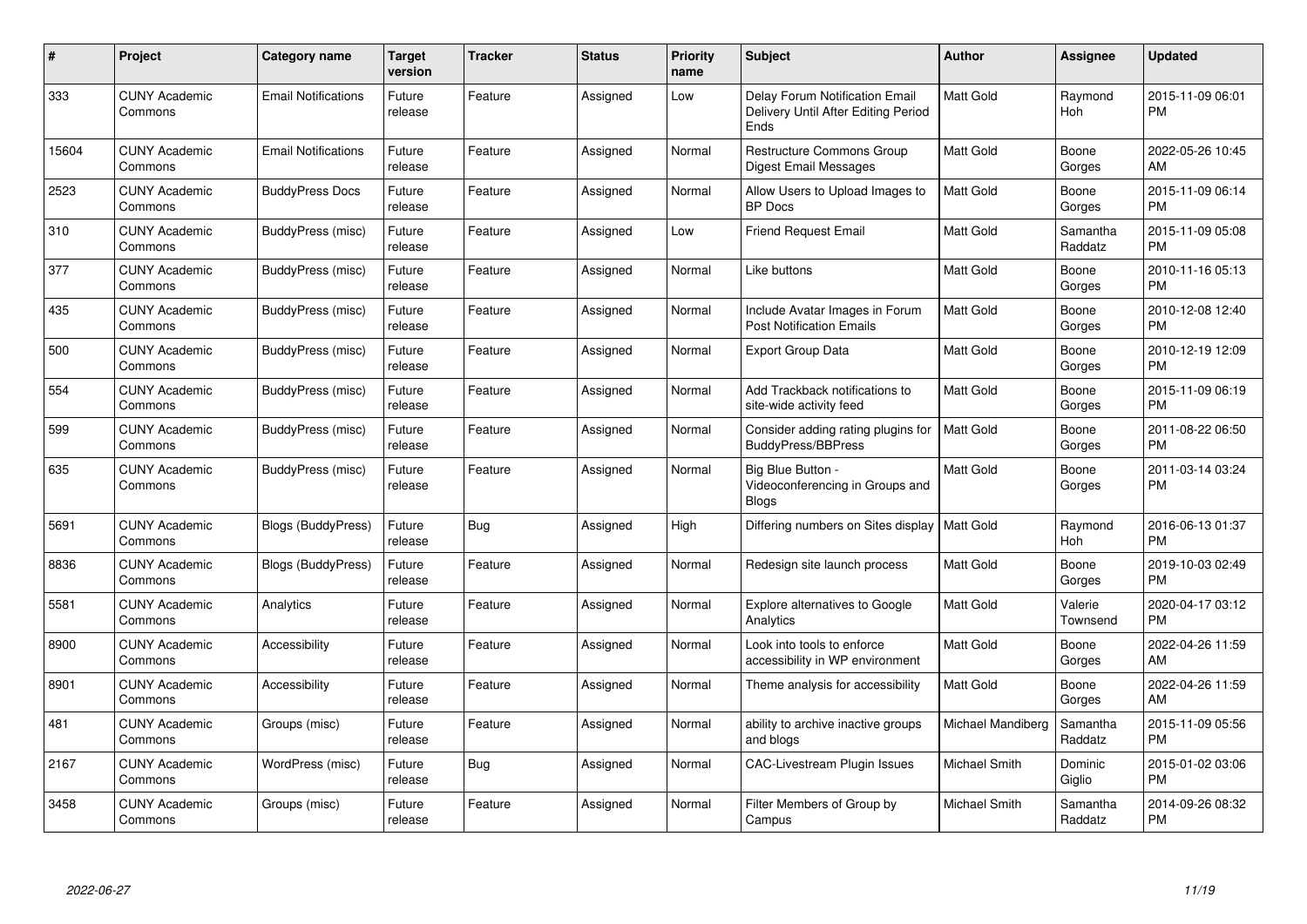| #     | Project                         | <b>Category name</b>     | Target<br>version | <b>Tracker</b> | <b>Status</b>        | <b>Priority</b><br>name | <b>Subject</b>                                                                                  | <b>Author</b>           | <b>Assignee</b>       | <b>Updated</b>                |
|-------|---------------------------------|--------------------------|-------------------|----------------|----------------------|-------------------------|-------------------------------------------------------------------------------------------------|-------------------------|-----------------------|-------------------------------|
| 2753  | <b>CUNY Academic</b><br>Commons | <b>Public Portfolio</b>  | Future<br>release | Feature        | <b>New</b>           | Normal                  | Create actual actual tagification in<br>academic interests and other<br>fields                  | Micki Kaufman           | Boone<br>Gorges       | 2015-01-05 08:52<br><b>PM</b> |
| 2754  | <b>CUNY Academic</b><br>Commons | Design                   | Future<br>release | Feature        | Assigned             | Normal                  | Determine strategy for CAC logo<br>handling in top header                                       | Micki Kaufman           | Chris Stein           | 2015-01-05 08:53<br><b>PM</b> |
| 3475  | <b>CUNY Academic</b><br>Commons | Events                   | Future<br>release | Feature        | Assigned             | Normal                  | Request to add plugin to<br>streamline room<br>booking/appointment booking                      | Naomi Barrettara        | Boone<br>Gorges       | 2014-12-01 05:14<br><b>PM</b> |
| 8675  | <b>CUNY Academic</b><br>Commons | <b>User Onboarding</b>   | Future<br>release | Bug            | Reporter<br>Feedback | Low                     | Add new User search screen calls<br>for the input of email address but<br>doesn't work with one | Paul Hebert             | Boone<br>Gorges       | 2017-10-11 11:17<br>AM        |
| 8498  | <b>CUNY Academic</b><br>Commons | <b>WordPress Plugins</b> | Future<br>release | Feature        | New                  | Low                     | <b>Gravity Forms Email Users</b>                                                                | Raffi<br>Khatchadourian | Matt Gold             | 2017-10-13 12:58<br><b>PM</b> |
| 5182  | <b>CUNY Academic</b><br>Commons | Social Paper             | Future<br>release | Design/UX      | New                  | Normal                  | "Publishing" a private paper on<br>social paper?                                                | Raffi<br>Khatchadourian | Boone<br>Gorges       | 2016-10-13 04:12<br><b>PM</b> |
| 5183  | <b>CUNY Academic</b><br>Commons | Social Paper             | Future<br>release | Design/UX      | <b>New</b>           | Normal                  | Creating a new paper when<br>viewing an existing paper                                          | Raffi<br>Khatchadourian | Samantha<br>Raddatz   | 2016-02-02 12:09<br><b>PM</b> |
| 3691  | <b>CUNY Academic</b><br>Commons | <b>WordPress Plugins</b> | Future<br>release | <b>Bug</b>     | <b>New</b>           | Normal                  | <b>WPMU Domain Mapping</b><br>Debugging on cdev                                                 | Raymond Hoh             | Matt Gold             | 2014-12-12 09:04<br>AM        |
| 3939  | <b>CUNY Academic</b><br>Commons | <b>WordPress Plugins</b> | Future<br>release | <b>Bug</b>     | Hold                 | Normal                  | Activity stream support for<br>Co-Authors Plus plugin                                           | Raymond Hoh             | Raymond<br><b>Hoh</b> | 2015-11-09 06:13<br><b>PM</b> |
| 14496 | <b>CUNY Academic</b><br>Commons | Domain Mapping           | Future<br>release | <b>Bug</b>     | <b>New</b>           | Normal                  | Mapped domain SSO uses<br>third-party cookies                                                   | Raymond Hoh             | Raymond<br>Hoh        | 2021-05-24 04:03<br><b>PM</b> |
| 11243 | <b>CUNY Academic</b><br>Commons | BuddyPress (misc)        | Future<br>release | <b>Bug</b>     | New                  | Normal                  | Audit bp-custom.php                                                                             | Raymond Hoh             | Raymond<br>Hoh        | 2022-04-26 11:59<br>AM        |
| 58    | <b>CUNY Academic</b><br>Commons | BuddyPress (misc)        | Future<br>release | Feature        | Assigned             | Low                     | Make member search sortable by<br>last name                                                     | Roberta Brody           | Boone<br>Gorges       | 2010-08-26 02:38<br><b>PM</b> |
| 4222  | <b>CUNY Academic</b><br>Commons | <b>User Experience</b>   | Future<br>release | Design/UX      | New                  | Normal                  | Add information to 'Delete<br>Account' page                                                     | Samantha Raddatz        | scott voth            | 2015-06-26 11:35<br>AM        |
| 4253  | <b>CUNY Academic</b><br>Commons | <b>Public Portfolio</b>  | Future<br>release | Design/UX      | <b>New</b>           | Normal                  | Encourage users to add portfolio<br>content                                                     | Samantha Raddatz        | Samantha<br>Raddatz   | 2015-07-07 11:32<br>AM        |
| 4622  | <b>CUNY Academic</b><br>Commons | <b>Public Portfolio</b>  | Future<br>release | Design/UX      | <b>New</b>           | Normal                  | <b>Profile Visibility Settings</b>                                                              | Samantha Raddatz        | Samantha<br>Raddatz   | 2015-09-21 12:18<br><b>PM</b> |
| 4221  | <b>CUNY Academic</b><br>Commons | Group Forums             | Future<br>release | Design/UX      | Assigned             | Normal                  | Add 'Number of Posts' display<br>option to Forum page                                           | Samantha Raddatz        | Samantha<br>Raddatz   | 2015-06-26 02:21<br><b>PM</b> |
| 4592  | <b>CUNY Academic</b><br>Commons | Events                   | Future<br>release | Design/UX      | <b>New</b>           | Normal                  | Event Creation - Venue Dropdown<br>Slow                                                         | Samantha Raddatz        | Boone<br>Gorges       | 2015-09-14 04:56<br><b>PM</b> |
| 4225  | <b>CUNY Academic</b><br>Commons | DiRT Integration         | Future<br>release | Design/UX      | <b>New</b>           | Normal                  | Add information to DIRT page (in<br>Create a Group)                                             | Samantha Raddatz        | <b>Matt Gold</b>      | 2015-06-26 03:14<br><b>PM</b> |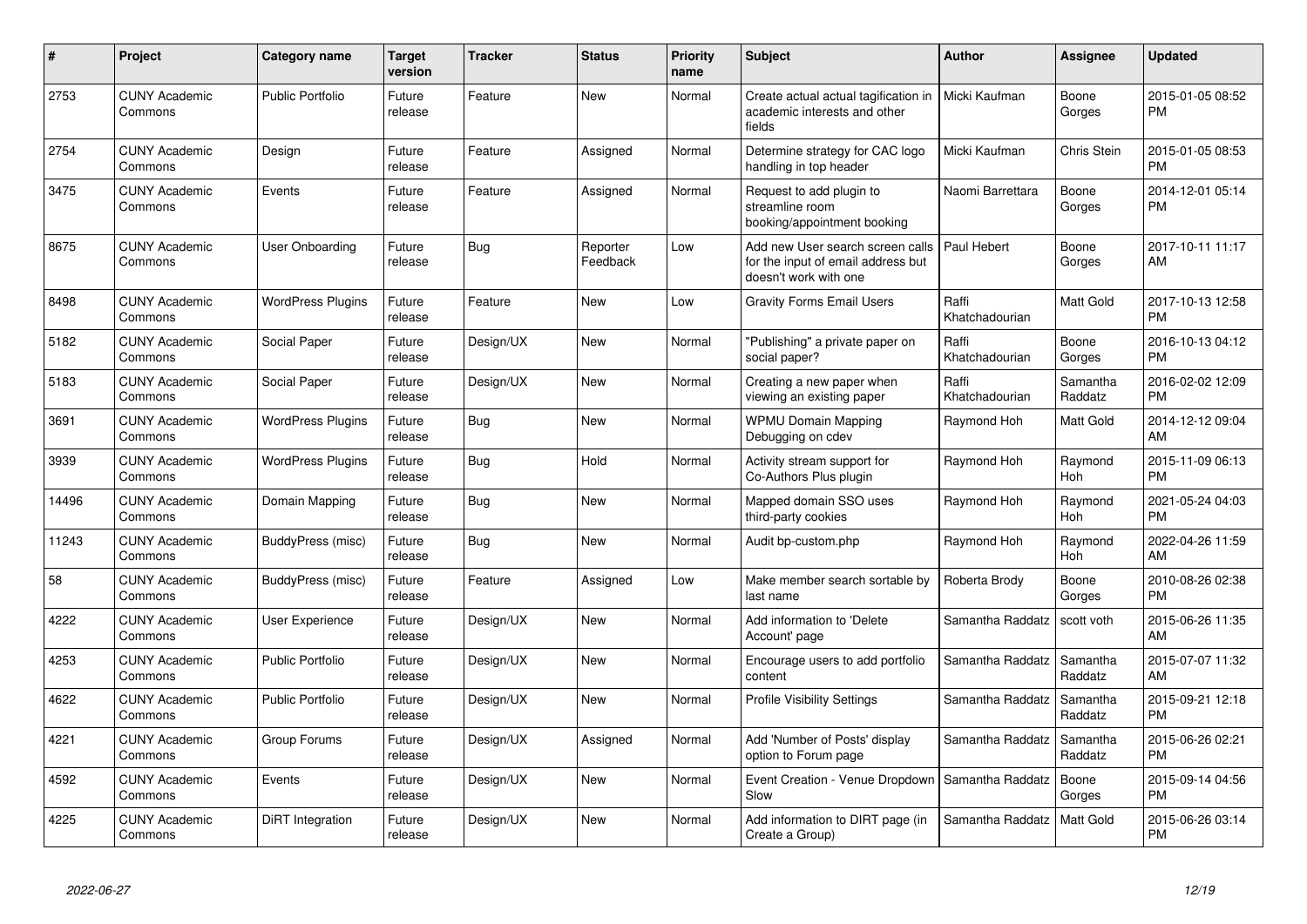| #     | <b>Project</b>                  | <b>Category name</b>     | <b>Target</b><br>version | <b>Tracker</b> | <b>Status</b>        | <b>Priority</b><br>name | <b>Subject</b>                                                                      | <b>Author</b>     | Assignee            | <b>Updated</b>                |
|-------|---------------------------------|--------------------------|--------------------------|----------------|----------------------|-------------------------|-------------------------------------------------------------------------------------|-------------------|---------------------|-------------------------------|
| 4226  | <b>CUNY Academic</b><br>Commons | <b>BuddyPress Docs</b>   | Future<br>release        | Design/UX      | <b>New</b>           | Normal                  | Add option to connect a Doc with<br>a Group                                         | Samantha Raddatz  | Samantha<br>Raddatz | 2015-09-09 04:08<br><b>PM</b> |
| 5826  | <b>CUNY Academic</b><br>Commons | <b>WordPress Plugins</b> | Future<br>release        | Support        | Reporter<br>Feedback | Normal                  | <b>Remove Subscription Options</b><br>plugin from directory                         | Sarah Morgano     | Sarah<br>Morgano    | 2016-10-21 04:14<br><b>PM</b> |
| 1888  | <b>CUNY Academic</b><br>Commons | Home Page                | Future<br>release        | Feature        | Assigned             | Normal                  | Refactor BP MPO Activity Filter to<br>support proper pagination                     | Sarah Morgano     | Boone<br>Gorges     | 2014-05-01 07:11<br><b>PM</b> |
| 585   | <b>CUNY Academic</b><br>Commons | Group Forums             | Future<br>release        | Feature        | Assigned             | Normal                  | Merge Forum Topics                                                                  | Sarah Morgano     | Boone<br>Gorges     | 2011-07-06 04:11<br><b>PM</b> |
| 3492  | <b>CUNY Academic</b><br>Commons | <b>WordPress Themes</b>  | Future<br>release        | Support        | Assigned             | Normal                  | Add CBOX theme to the<br>Commons                                                    | scott voth        | Raymond<br>Hoh      | 2014-10-08 05:55<br><b>PM</b> |
| 11788 | <b>CUNY Academic</b><br>Commons | <b>WordPress Plugins</b> | Future<br>release        | Support        | Reporter<br>Feedback | Normal                  | Plugin Request - Browse Aloud                                                       | scott voth        |                     | 2019-09-24 08:42<br>AM        |
| 12573 | <b>CUNY Academic</b><br>Commons | <b>WordPress Plugins</b> | Future<br>release        | Bug            | <b>New</b>           | Normal                  | <b>CommentPress Core Issues</b>                                                     | scott voth        |                     | 2020-03-24 04:32<br><b>PM</b> |
| 14113 | <b>CUNY Academic</b><br>Commons | WordPress (misc)         | Future<br>release        | Bug            | Hold                 | Normal                  | Block Editor Not Working on this<br>page - Json error                               | scott voth        | Boone<br>Gorges     | 2021-03-05 11:01<br>AM        |
| 11860 | <b>CUNY Academic</b><br>Commons | Registration             | Future<br>release        | Feature        | New                  | Normal                  | <b>Ensure Students Are Aware They</b><br>Can Use Aliases At Registration            | scott voth        |                     | 2019-09-24 08:46<br>AM        |
| 5827  | <b>CUNY Academic</b><br>Commons | <b>Public Portfolio</b>  | Future<br>release        | Bug            | Assigned             | Normal                  | Academic Interests square<br>bracket links not working                              | scott voth        | Chris Stein         | 2016-08-11 11:59<br><b>PM</b> |
| 10354 | <b>CUNY Academic</b><br>Commons | <b>Public Portfolio</b>  | Future<br>release        | Feature        | <b>New</b>           | Normal                  | Opt out of Having a Profile Page                                                    | scott voth        | Chris Stein         | 2020-05-12 10:43<br>AM        |
| 4535  | <b>CUNY Academic</b><br>Commons | My Commons               | Future<br>release        | <b>Bug</b>     | <b>New</b>           | Low                     | My Commons filter issue                                                             | scott voth        | Raymond<br>Hoh      | 2015-09-01 11:17<br>AM        |
| 4438  | <b>CUNY Academic</b><br>Commons | Events                   | Future<br>release        | <b>Bug</b>     | Assigned             | Normal                  | Events Calendar - Export<br><b>Recurring Events</b>                                 | scott voth        | Daniel Jones        | 2016-05-23 04:25<br><b>PM</b> |
| 11531 | <b>CUNY Academic</b><br>Commons | Events                   | Future<br>release        | Feature        | <b>New</b>           | Normal                  | Main Events calendar should<br>include non-public events that<br>user has access to | scott voth        | Boone<br>Gorges     | 2019-06-11 10:00<br>AM        |
| 10226 | <b>CUNY Academic</b><br>Commons | Courses                  | Future<br>release        | Feature        | <b>New</b>           | Normal                  | Add "My Courses" to drop down<br>list                                               | scott voth        | Boone<br>Gorges     | 2021-11-19 12:42<br><b>PM</b> |
| 519   | <b>CUNY Academic</b><br>Commons | <b>BuddyPress Docs</b>   | Future<br>release        | Feature        | Assigned             | Low                     | TOC for individual docs - for new<br>BP "wiki-like" plugin                          | scott voth        | Boone<br>Gorges     | 2015-11-09 05:54<br><b>PM</b> |
| 10368 | <b>CUNY Academic</b><br>Commons |                          | Future<br>release        | Feature        | Assigned             | Normal                  | Use ORCID data to populate<br>academic profile page                                 | Stephen Francoeur | Boone<br>Gorges     | 2018-09-25 01:53<br><b>PM</b> |
| 11883 | <b>CUNY Academic</b><br>Commons | Help/Codex               | Not tracked              | Support        | <b>New</b>           | Normal                  | Need Embedding Help Page<br>Update (Tableau)                                        | Anthony Wheeler   | scott voth          | 2019-09-24 08:49<br>AM        |
| 10794 | <b>CUNY Academic</b><br>Commons | Performance              | Not tracked              | <b>Bug</b>     | <b>New</b>           | Normal                  | Memcached connection<br>occasionally breaks                                         | Boone Gorges      | Boone<br>Gorges     | 2018-12-06 03:30<br><b>PM</b> |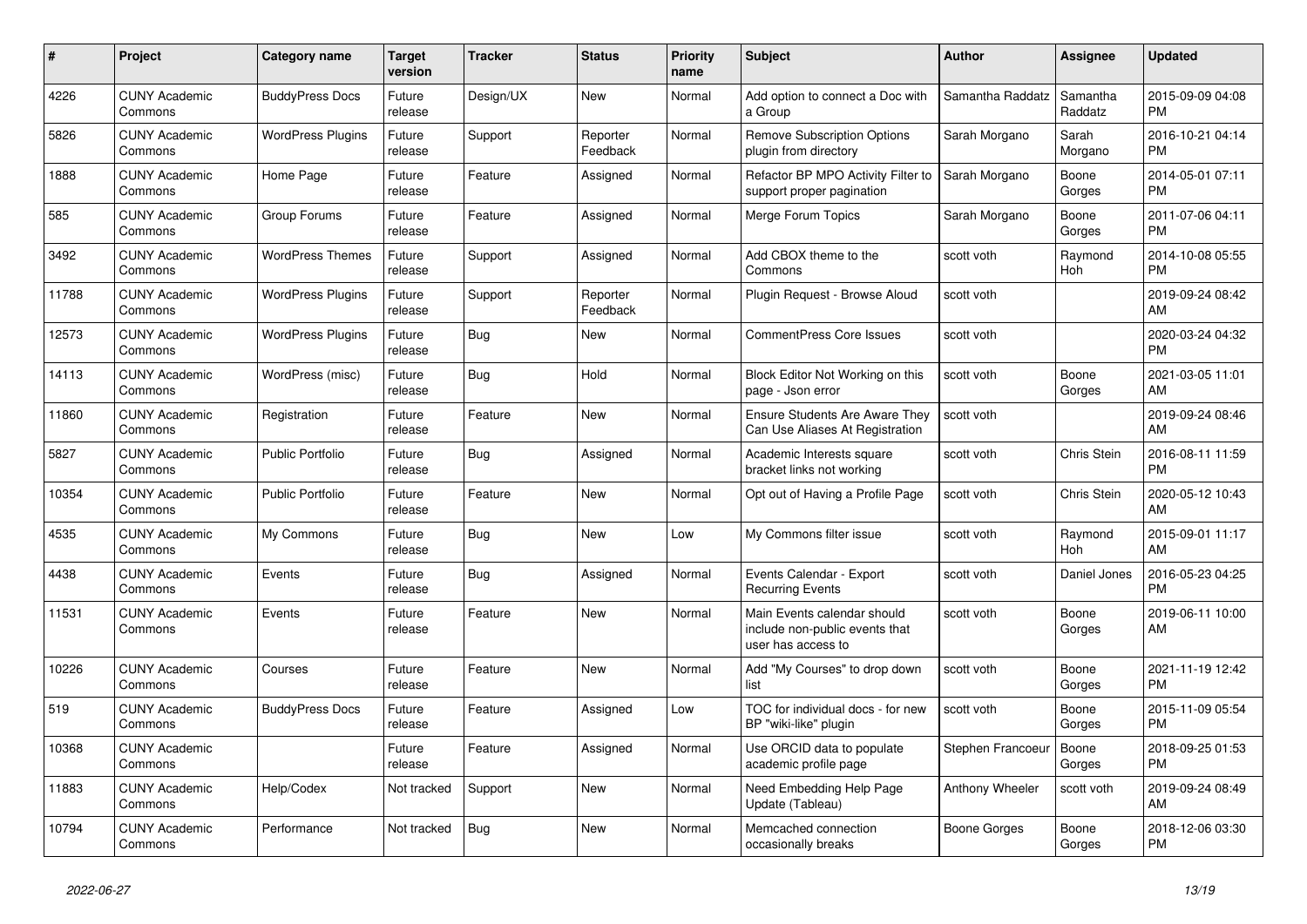| #     | Project                         | <b>Category name</b>           | <b>Target</b><br>version | <b>Tracker</b> | <b>Status</b>        | <b>Priority</b><br>name | <b>Subject</b>                                                               | Author              | Assignee         | <b>Updated</b>                |
|-------|---------------------------------|--------------------------------|--------------------------|----------------|----------------------|-------------------------|------------------------------------------------------------------------------|---------------------|------------------|-------------------------------|
| 3230  | <b>CUNY Academic</b><br>Commons | Internal Tools and<br>Workflow | Not tracked              | Feature        | Assigned             | High                    | Scripts for quicker<br>provisioning/updating of<br>development environments  | <b>Boone Gorges</b> | Boone<br>Gorges  | 2016-01-26 04:54<br>PM        |
| 11517 | <b>CUNY Academic</b><br>Commons |                                | Not tracked              | Feature        | Assigned             | Normal                  | wp-accessibility plugin should not<br>strip 'target="_blank" by default      | <b>Boone Gorges</b> | Laurie Hurson    | 2019-09-24 09:57<br>AM        |
| 12436 | <b>CUNY Academic</b><br>Commons |                                | Not tracked              | <b>Bug</b>     | Assigned             | Normal                  | Nightly system downtime                                                      | <b>Boone Gorges</b> |                  | 2020-08-01 09:30<br>AM        |
| 12911 | <b>CUNY Academic</b><br>Commons |                                | Not tracked              | Feature        | New                  | Normal                  | Block access to xmlrpc.php based<br>on User-Agent                            | <b>Boone Gorges</b> | Boone<br>Gorges  | 2020-06-09 05:12<br><b>PM</b> |
| 3565  | <b>CUNY Academic</b><br>Commons | My Commons                     | Not tracked              | Documentation  | <b>New</b>           | Normal                  | Load Newest inconsistencies                                                  | Chris Stein         | scott voth       | 2015-11-09 01:16<br>PM        |
| 2666  | <b>CUNY Academic</b><br>Commons | About page                     | Not tracked              | Documentation  | Assigned             | Normal                  | <b>Update About Text</b>                                                     | Chris Stein         | Luke Waltzer     | 2016-03-04 11:19<br>AM        |
| 15210 | <b>CUNY Academic</b><br>Commons | Analytics                      | Not tracked              | Design/UX      | New                  | Normal                  | Google Analytics improvements                                                | Colin McDonald      | Boone<br>Gorges  | 2022-05-24 10:47<br>AM        |
| 9729  | <b>CUNY Academic</b><br>Commons | <b>SEO</b>                     | Not tracked              | Support        | New                  | Normal                  | 503 Errors showing on<br>newlaborforum.cuny.edu                              | Diane Krauthamer    | Raymond<br>Hoh   | 2018-05-22 04:48<br><b>PM</b> |
| 3615  | <b>CUNY Academic</b><br>Commons | Redmine                        | Not tracked              | Feature        | <b>New</b>           | Low                     | Create Redmine issues via emai                                               | Dominic Giglio      | Boone<br>Gorges  | 2017-11-16 11:36<br>AM        |
| 11545 | <b>CUNY Academic</b><br>Commons | <b>WordPress Plugins</b>       | Not tracked              | Support        | New                  | Normal                  | Twitter searches in WordPress                                                | Gina Cherry         | Matt Gold        | 2019-09-23 01:03<br><b>PM</b> |
| 12004 | <b>CUNY Academic</b><br>Commons |                                | Not tracked              | Support        | Reporter<br>Feedback | Normal                  | Notifications for spam blog<br>comments                                      | Gina Cherry         | Raymond<br>Hoh   | 2019-11-01 12:05<br><b>PM</b> |
| 14842 | <b>CUNY Academic</b><br>Commons |                                | Not tracked              | Support        | Reporter<br>Feedback | Normal                  | Question about widgets and block<br>editor                                   | Gina Cherry         |                  | 2021-10-06 03:01<br>PM        |
| 11415 | <b>CUNY Academic</b><br>Commons | <b>WordPress Plugins</b>       | Not tracked              | <b>Bug</b>     | Reporter<br>Feedback | Normal                  | <b>Blog Subscriptions in Jetpack</b>                                         | Laurie Hurson       |                  | 2019-05-14 10:34<br>AM        |
| 12438 | <b>CUNY Academic</b><br>Commons | Courses                        | Not tracked              | <b>Bug</b>     | New                  | Normal                  | Site appearing twice                                                         | Laurie Hurson       | Boone<br>Gorges  | 2020-02-18 01:34<br><b>PM</b> |
| 11879 | <b>CUNY Academic</b><br>Commons |                                | Not tracked              | Bug            | New                  | Normal                  | Hypothesis comments appearing<br>on multiple, different pdfs across<br>blogs | Laurie Hurson       | Laurie Hurson    | 2019-09-19 02:39<br><b>PM</b> |
| 12328 | <b>CUNY Academic</b><br>Commons |                                | Not tracked              | Support        | New                  | Normal                  | Sign up Code for Non-CUNY<br>Faculty                                         | Laurie Hurson       |                  | 2020-01-28 10:25<br>AM        |
| 12484 | <b>CUNY Academic</b><br>Commons |                                | Not tracked              | Support        | Reporter<br>Feedback | Normal                  | Sign up Code for COIL Course<br>starting in March                            | Laurie Hurson       | <b>Matt Gold</b> | 2020-03-02 02:26<br>PM        |
| 14475 | <b>CUNY Academic</b><br>Commons |                                | Not tracked              | Publicity      | New                  | Normal                  | OER Showcase Page                                                            | Laurie Hurson       | Laurie Hurson    | 2021-09-14 10:46<br>AM        |
| 14504 | <b>CUNY Academic</b><br>Commons |                                | Not tracked              | Publicity      | Reporter<br>Feedback | Normal                  | Adding showcases to home page<br>menu                                        | Laurie Hurson       | Boone<br>Gorges  | 2022-01-19 03:26<br>PM        |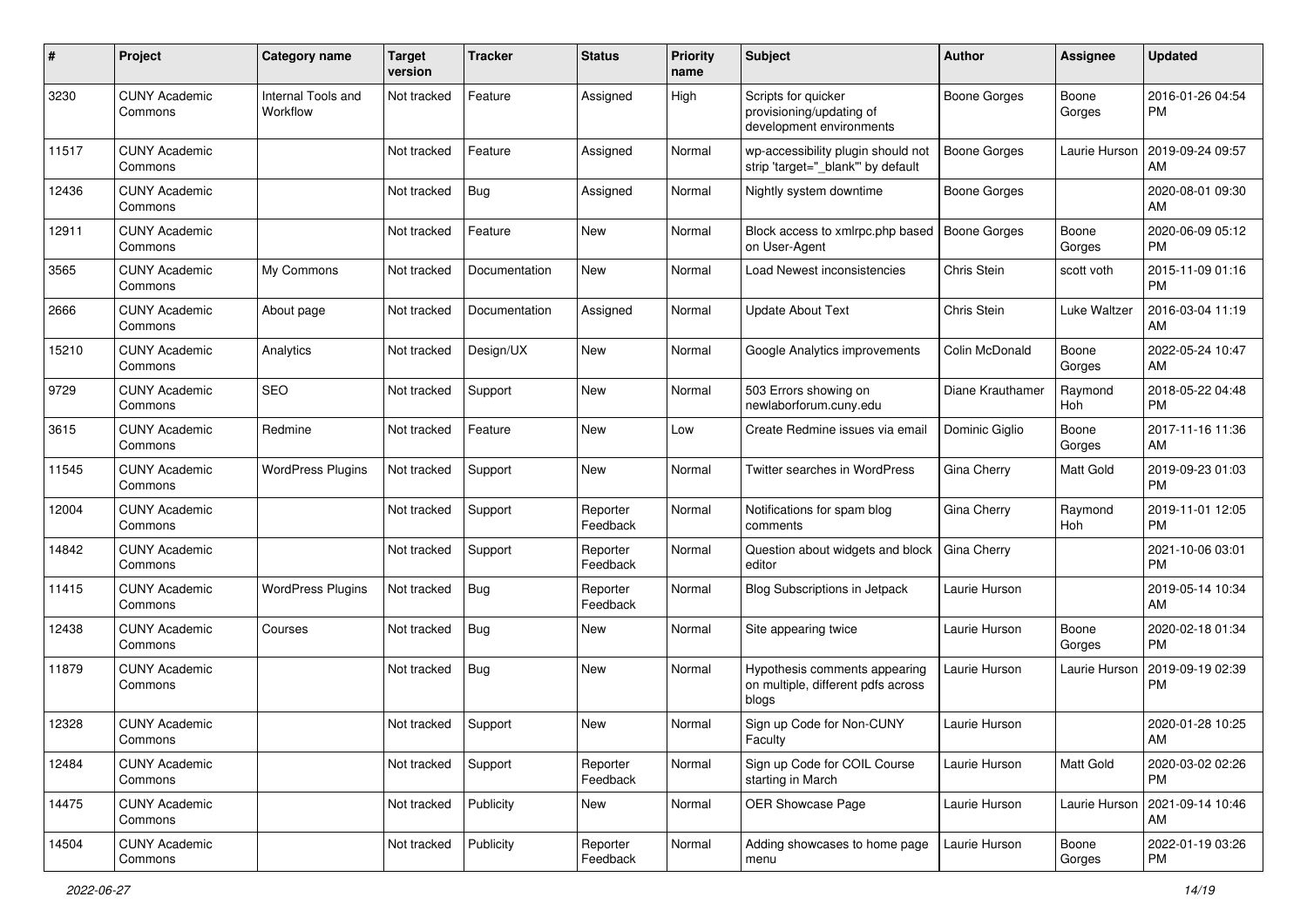| #     | Project                         | <b>Category name</b>     | Target<br>version | <b>Tracker</b> | <b>Status</b>        | <b>Priority</b><br>name | <b>Subject</b>                                                                                | <b>Author</b>   | <b>Assignee</b>     | <b>Updated</b>                |
|-------|---------------------------------|--------------------------|-------------------|----------------|----------------------|-------------------------|-----------------------------------------------------------------------------------------------|-----------------|---------------------|-------------------------------|
| 14538 | <b>CUNY Academic</b><br>Commons |                          | Not tracked       | Support        | Reporter<br>Feedback | Normal                  | <b>Weebly To Commons</b>                                                                      | Laurie Hurson   |                     | 2021-09-14 10:47<br>AM        |
| 15176 | <b>CUNY Academic</b><br>Commons |                          | Not tracked       | Support        | Reporter<br>Feedback | Normal                  | Archiving Q Writing & Old<br>Wordpress Sites on the Commons                                   | Laurie Hurson   |                     | 2022-02-08 10:28<br>AM        |
| 15923 | <b>CUNY Academic</b><br>Commons |                          | Not tracked       | Feature        | Reporter<br>Feedback | Normal                  | <b>Bellows Plugin Adjustments</b>                                                             | Laurie Hurson   |                     | 2022-04-20 10:10<br>AM        |
| 9060  | <b>CUNY Academic</b><br>Commons | Commons In A Box         | Not tracked       | <b>Bug</b>     | Hold                 | Normal                  | Problems with CBox image library<br>upload                                                    | Lisa Rhody      | Raymond<br>Hoh      | 2018-01-10 03:26<br><b>PM</b> |
| 2175  | <b>CUNY Academic</b><br>Commons | WordPress (misc)         | Not tracked       | Support        | Assigned             | Normal                  | Subscibe 2 vs. Jetpack<br>subscription options                                                | local admin     | Matt Gold           | 2016-01-26 04:58<br><b>PM</b> |
| 2612  | <b>CUNY Academic</b><br>Commons |                          | Not tracked       | Publicity      | Assigned             | Normal                  | Pinterest site for the Commons                                                                | local admin     | Sarah<br>Morgano    | 2016-03-04 11:19<br>AM        |
| 13430 | <b>CUNY Academic</b><br>Commons | Reply By Email           | Not tracked       | Bug            | <b>New</b>           | Normal                  | Delay in RBE                                                                                  | Luke Waltzer    | Raymond<br>Hoh      | 2020-10-13 11:16<br>AM        |
| 7928  | <b>CUNY Academic</b><br>Commons | Group Forums             | Not tracked       | <b>Bug</b>     | <b>New</b>           | Normal                  | Duplicate Forum post                                                                          | Luke Waltzer    | Raymond<br>Hoh      | 2017-04-11 09:27<br><b>PM</b> |
| 5317  | <b>CUNY Academic</b><br>Commons | Group Blogs              | Not tracked       | <b>Bug</b>     | Reporter<br>Feedback | Normal                  | Notifications of New Post Didn't<br>Come                                                      | Luke Waltzer    | Samantha<br>Raddatz | 2016-03-21 10:41<br><b>PM</b> |
| 6644  | <b>CUNY Academic</b><br>Commons |                          | Not tracked       | <b>Bug</b>     | Reporter<br>Feedback | High                    | White Screen at Login Pge                                                                     | Luke Waltzer    | Raymond<br>Hoh      | 2016-11-21 10:34<br><b>PM</b> |
| 7828  | <b>CUNY Academic</b><br>Commons |                          | Not tracked       | Feature        | Assigned             | Normal                  | Theme Assessment 2017                                                                         | Margaret Galvan | Margaret<br>Galvan  | 2017-05-02 10:41<br><b>PM</b> |
| 12360 | <b>CUNY Academic</b><br>Commons | <b>WordPress Themes</b>  | Not tracked       | <b>Bug</b>     | Reporter<br>Feedback | Normal                  | site just says "DANTE We are<br>currently in maintenance mode,<br>please check back shortly." | Marilyn Weber   |                     | 2020-02-04 12:13<br><b>PM</b> |
| 14911 | <b>CUNY Academic</b><br>Commons | <b>WordPress Themes</b>  | Not tracked       | Support        | <b>New</b>           | Normal                  | Twentytwentyone theme                                                                         | Marilyn Weber   |                     | 2021-10-28 10:37<br>AM        |
| 12741 | <b>CUNY Academic</b><br>Commons | <b>WordPress Plugins</b> | Not tracked       | Support        | Reporter<br>Feedback | Normal                  | Tableau Public Viz Block                                                                      | Marilyn Weber   | Raymond<br>Hoh      | 2020-05-12 11:00<br>AM        |
| 14074 | <b>CUNY Academic</b><br>Commons | WordPress (misc)         | Not tracked       | Support        | Reporter<br>Feedback | Normal                  | page password protection<br>problem                                                           | Marilyn Weber   |                     | 2021-03-02 11:03<br>AM        |
| 13975 | <b>CUNY Academic</b><br>Commons | Social Paper             | Not tracked       | Support        | Reporter<br>Feedback | Normal                  | can't approve comments on<br>Social Paper paper                                               | Marilyn Weber   |                     | 2021-02-12 09:33<br>AM        |
| 10273 | <b>CUNY Academic</b><br>Commons | Registration             | Not tracked       | Support        | Reporter<br>Feedback | Normal                  | users combining CF and campus<br>address                                                      | Marilyn Weber   |                     | 2019-09-18 10:58<br>AM        |
| 12382 | <b>CUNY Academic</b><br>Commons | Membership               | Not tracked       | Support        | New                  | Normal                  | Email request change                                                                          | Marilyn Weber   | Marilyn<br>Weber    | 2020-02-06 12:56<br><b>PM</b> |
| 13328 | <b>CUNY Academic</b><br>Commons | Group Forums             | Not tracked       | <b>Bug</b>     | Reporter<br>Feedback | Normal                  | cross-posting in two related<br>groups                                                        | Marilyn Weber   | Raymond<br>Hoh      | 2020-09-15 10:39<br><b>PM</b> |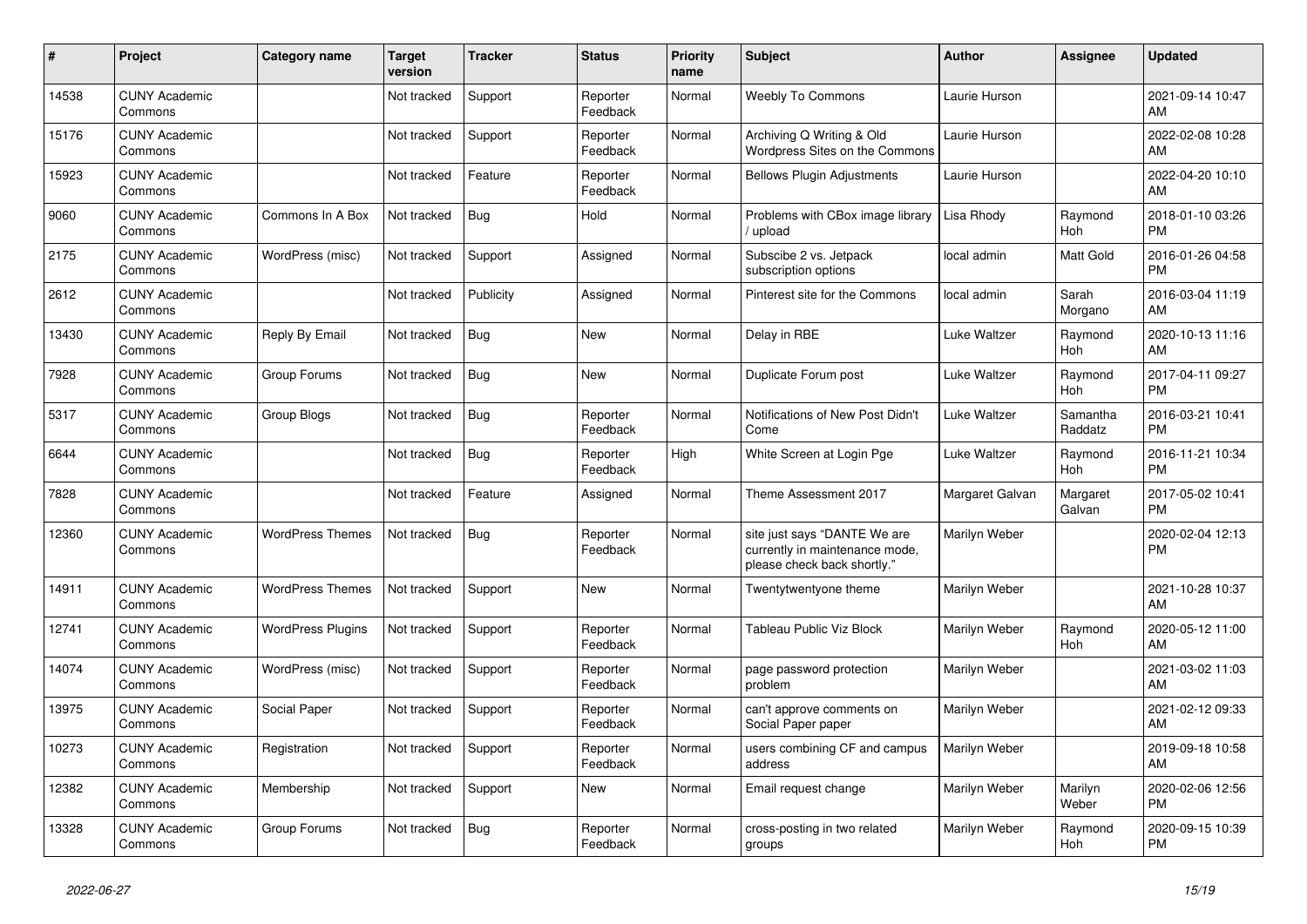| #     | Project                         | Category name             | <b>Target</b><br>version | <b>Tracker</b> | <b>Status</b>        | <b>Priority</b><br>name | <b>Subject</b>                                                   | <b>Author</b> | <b>Assignee</b> | <b>Updated</b>                |
|-------|---------------------------------|---------------------------|--------------------------|----------------|----------------------|-------------------------|------------------------------------------------------------------|---------------|-----------------|-------------------------------|
| 12350 | <b>CUNY Academic</b><br>Commons | <b>Blogs (BuddyPress)</b> | Not tracked              | Support        | Reporter<br>Feedback | Normal                  | URL creation problem                                             | Marilyn Weber |                 | 2020-02-03 11:27<br>AM        |
| 8607  | <b>CUNY Academic</b><br>Commons |                           | Not tracked              | Support        | <b>New</b>           | Normal                  | Paypal?                                                          | Marilyn Weber | Matt Gold       | 2018-05-15 01:37<br><b>PM</b> |
| 10657 | <b>CUNY Academic</b><br>Commons |                           | Not tracked              | Support        | Reporter<br>Feedback | Normal                  | child theme problems                                             | Marilyn Weber |                 | 2018-11-08 01:19<br><b>PM</b> |
| 11149 | <b>CUNY Academic</b><br>Commons |                           | Not tracked              | Support        | Reporter<br>Feedback | Normal                  | comments getting blocked                                         | Marilyn Weber | Raymond<br>Hoh  | 2019-03-26 11:40<br>AM        |
| 11509 | <b>CUNY Academic</b><br>Commons |                           | Not tracked              | Support        | Reporter<br>Feedback | Normal                  | deleted Page causing a Menu<br>problem?                          | Marilyn Weber |                 | 2019-06-04 09:54<br>AM        |
| 11519 | <b>CUNY Academic</b><br>Commons |                           | Not tracked              | Support        | Assigned             | Normal                  | comment option not appearing                                     | Marilyn Weber |                 | 2019-09-24 10:28<br>AM        |
| 11771 | <b>CUNY Academic</b><br>Commons |                           | Not tracked              | Support        | Reporter<br>Feedback | Normal                  | post displays in sections                                        | Marilyn Weber |                 | 2019-08-20 10:34<br>AM        |
| 11787 | <b>CUNY Academic</b><br>Commons |                           | Not tracked              | Support        | Reporter<br>Feedback | Normal                  | automated comments notifications<br>on ZenDesk                   | Marilyn Weber |                 | 2019-08-26 06:18<br><b>PM</b> |
| 11848 | <b>CUNY Academic</b><br>Commons |                           | Not tracked              | Support        | Hold                 | Normal                  | a Dean of Faculty wants to share<br>a large file                 | Marilyn Weber |                 | 2019-09-24 08:44<br>AM        |
| 12352 | <b>CUNY Academic</b><br>Commons |                           | Not tracked              | Support        | <b>New</b>           | Normal                  | 'posts list" page builder block<br>option                        | Marilyn Weber |                 | 2020-02-03 01:29<br><b>PM</b> |
| 13034 | <b>CUNY Academic</b><br>Commons |                           | Not tracked              | Support        | Reporter<br>Feedback | Normal                  | a site is asking people to join the<br>Commons to get a download | Marilyn Weber |                 | 2020-07-12 07:23<br>AM        |
| 13255 | <b>CUNY Academic</b><br>Commons |                           | Not tracked              | Support        | Reporter<br>Feedback | Normal                  | Accessibility problems                                           | Marilyn Weber |                 | 2020-09-01 05:48<br><b>PM</b> |
| 13286 | <b>CUNY Academic</b><br>Commons |                           | Not tracked              | Support        | New                  | Normal                  | problem connecting with<br>WordPress app                         | Marilyn Weber | Raymond<br>Hoh  | 2020-09-08 11:16<br>AM        |
| 13912 | <b>CUNY Academic</b><br>Commons |                           | Not tracked              | Feature        | Hold                 | Low                     | posting "missed schedule"                                        | Marilyn Weber |                 | 2021-02-23 10:46<br>AM        |
| 14398 | <b>CUNY Academic</b><br>Commons |                           | Not tracked              | Support        | Reporter<br>Feedback | Normal                  | Events plug-in notification<br>problem                           | Marilyn Weber |                 | 2021-05-11 11:21<br>AM        |
| 14900 | <b>CUNY Academic</b><br>Commons |                           | Not tracked              | Support        | Reporter<br>Feedback | Normal                  | previous theme?                                                  | Marilyn Weber |                 | 2021-10-25 10:31<br>AM        |
| 15816 | <b>CUNY Academic</b><br>Commons |                           | Not tracked              | Support        | New                  | Normal                  | slow loading at SPS                                              | Marilyn Weber |                 | 2022-04-05 01:26<br><b>PM</b> |
| 10769 | <b>CUNY Academic</b><br>Commons | <b>WordPress Themes</b>   | Not tracked              | <b>Bug</b>     | Reporter<br>Feedback | Normal                  | 2011 Theme Sidebar                                               | Mark Webb     |                 | 2018-12-04 04:09<br><b>PM</b> |
| 11120 | <b>CUNY Academic</b><br>Commons | <b>WordPress Plugins</b>  | Not tracked              | Bug            | Reporter<br>Feedback | Normal                  | Events Manager Events Not<br>Showing Up                          | Mark Webb     |                 | 2019-02-27 04:10<br><b>PM</b> |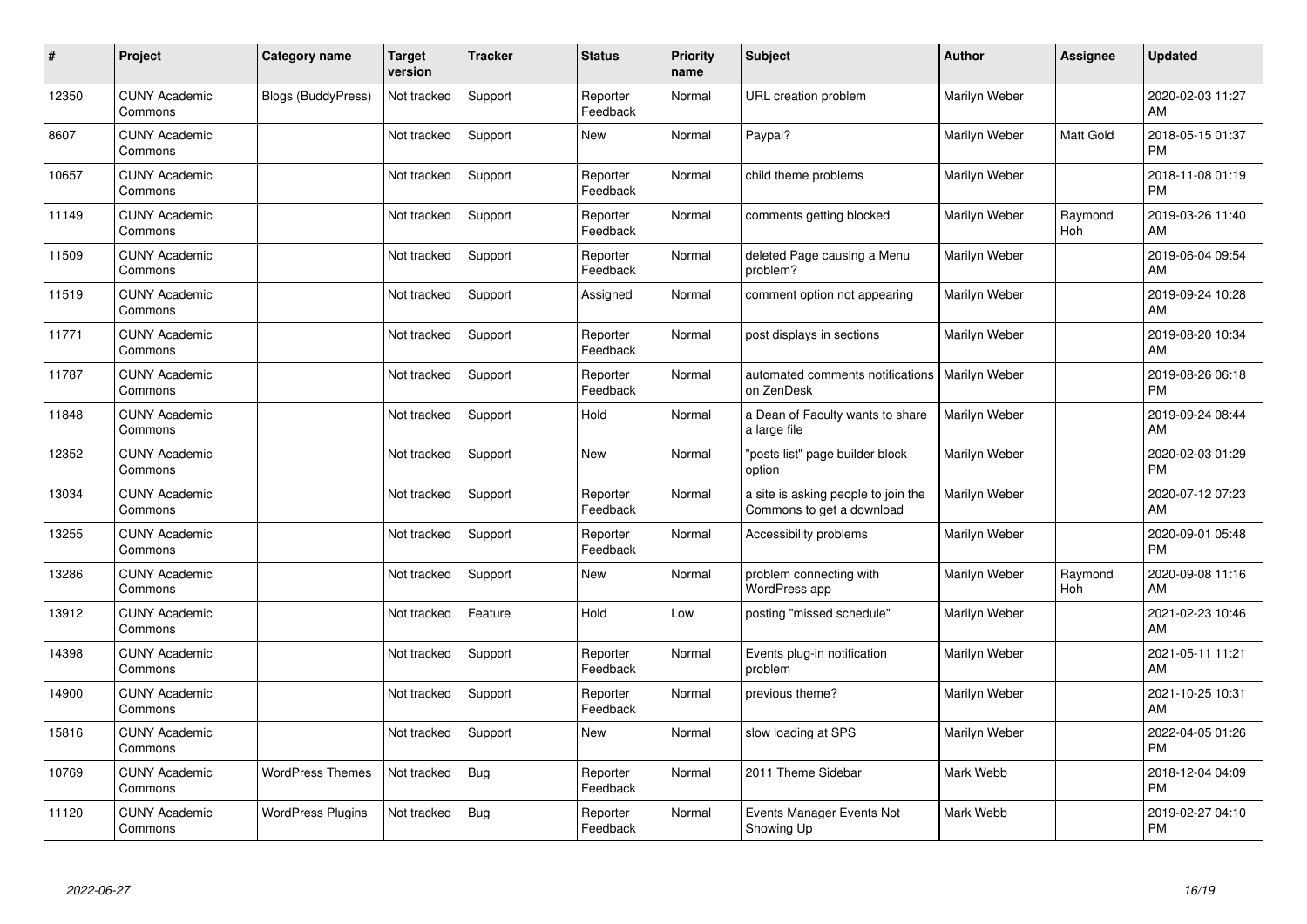| #     | Project                         | <b>Category name</b>       | <b>Target</b><br>version | Tracker       | <b>Status</b>        | <b>Priority</b><br>name | <b>Subject</b>                                                                     | Author           | <b>Assignee</b>       | <b>Updated</b>                |
|-------|---------------------------------|----------------------------|--------------------------|---------------|----------------------|-------------------------|------------------------------------------------------------------------------------|------------------|-----------------------|-------------------------------|
| 10262 | <b>CUNY Academic</b><br>Commons |                            | Not tracked              | <b>Bug</b>    | Reporter<br>Feedback | Normal                  | Newsletter Plugin: Broken Image<br>at Bottom of All Newsletters                    | Mark Webb        | Raymond<br>Hoh        | 2018-08-30 05:17<br><b>PM</b> |
| 10678 | <b>CUNY Academic</b><br>Commons |                            | Not tracked              | Bug           | Reporter<br>Feedback | High                    | Newsletter Plugin Not Sending<br><b>Out Newsletters</b>                            | Mark Webb        | Boone<br>Gorges       | 2019-09-16 09:38<br>PМ        |
| 4986  | <b>CUNY Academic</b><br>Commons | ZenDesk                    | Not tracked              | Support       | Assigned             | Normal                  | Prepare documentation for<br>Zendesk re web widget                                 | Matt Gold        | Samantha<br>Raddatz   | 2016-02-25 03:09<br>РM        |
| 636   | <b>CUNY Academic</b><br>Commons | WordPress (misc)           | Not tracked              | Support       | Assigned             | Normal                  | Create Lynda.com-like Table of<br>Contents for Prospective Tutorial<br>Screencasts | <b>Matt Gold</b> | scott voth            | 2016-02-23 03:12<br><b>PM</b> |
| 3657  | <b>CUNY Academic</b><br>Commons | WordPress (misc)           | Not tracked              | Feature       | New                  | Normal                  | Create alert for GC email<br>addresses                                             | Matt Gold        | Matt Gold             | 2016-04-14 11:29<br><b>PM</b> |
| 10040 | <b>CUNY Academic</b><br>Commons | WordPress (misc)           | Not tracked              | Bug           | Reporter<br>Feedback | Normal                  | User doesn't see full list of themes   Matt Gold                                   |                  | Boone<br>Gorges       | 2018-07-25 10:12<br>AM        |
| 9941  | <b>CUNY Academic</b><br>Commons | Wiki                       | Not tracked              | Support       | Assigned             | Normal                  | Wiki functionality                                                                 | <b>Matt Gold</b> | Boone<br>Gorges       | 2018-06-26 10:57<br>AM        |
| 6298  | <b>CUNY Academic</b><br>Commons | User Experience            | Not tracked              | Design/UX     | Assigned             | Normal                  | Examine data from survey                                                           | Matt Gold        | Margaret<br>Galvan    | 2016-10-14 12:16<br>РM        |
| 8666  | <b>CUNY Academic</b><br>Commons | Teaching                   | Not tracked              | Documentation | Assigned             | Normal                  | Create Teaching on the<br><b>Commons Resource Page</b>                             | Matt Gold        | Laurie Hurson         | 2019-09-23 03:16<br>РM        |
| 8898  | <b>CUNY Academic</b><br>Commons | Social Paper               | Not tracked              | Feature       | Assigned             | Normal                  | Usage data on docs and social<br>paper                                             | Matt Gold        | <b>Matt Gold</b>      | 2017-11-16 11:32<br>AM        |
| 3369  | <b>CUNY Academic</b><br>Commons | Reply By Email             | Not tracked              | Outreach      | Hold                 | Normal                  | Release reply by email to WP<br>plugin directory                                   | Matt Gold        | Raymond<br>Hoh        | 2016-03-01 12:46<br>РM        |
| 6671  | <b>CUNY Academic</b><br>Commons | Reply By Email             | Not tracked              | Bug           | Assigned             | Normal                  | "Post too often" RBE error<br>message                                              | Matt Gold        | Raymond<br><b>Hoh</b> | 2016-11-11 09:55<br>AM        |
| 8976  | <b>CUNY Academic</b><br>Commons | Reply By Email             | Not tracked              | Feature       | Assigned             | Normal                  | Package RBE new topics<br>posting?                                                 | Matt Gold        | Raymond<br>Hoh        | 2017-12-04 02:34<br><b>PM</b> |
| 8991  | <b>CUNY Academic</b><br>Commons | Reply By Email             | Not tracked              | Bug           | Hold                 | Normal                  | RBE duplicate email message<br>issue                                               | Matt Gold        | Raymond<br>Hoh        | 2018-02-18 08:53<br>PM        |
| 6115  | <b>CUNY Academic</b><br>Commons | Publicity                  | Not tracked              | Feature       | Assigned             | Normal                  | create digital signage for GC                                                      | Matt Gold        | scott voth            | 2016-10-11 10:09<br>РM        |
| 6995  | <b>CUNY Academic</b><br>Commons | Home Page                  | Not tracked              | Bug           | Assigned             | Normal                  | member filter on homepage not<br>working                                           | Matt Gold        | Raymond<br>Hoh        | 2016-12-11 09:46<br><b>PM</b> |
| 9015  | <b>CUNY Academic</b><br>Commons | Groups (misc)              | Not tracked              | Outreach      | Assigned             | Normal                  | Email group admins the email<br>addresses of their groups                          | <b>Matt Gold</b> | Matt Gold             | 2018-01-02 09:54<br>AM        |
| 9979  | <b>CUNY Academic</b><br>Commons | <b>Email Notifications</b> | Not tracked              | <b>Bug</b>    | Reporter<br>Feedback | Normal                  | Reports of slow email activation<br>emails                                         | Matt Gold        | Boone<br>Gorges       | 2018-08-29 09:40<br><b>PM</b> |
| 3524  | <b>CUNY Academic</b><br>Commons | Documentation              | Not tracked              | Documentation | Assigned             | Normal                  | Post describing all you can do<br>when starting up a new<br>blog/group             | Matt Gold        | scott voth            | 2014-10-04 12:56<br>PM        |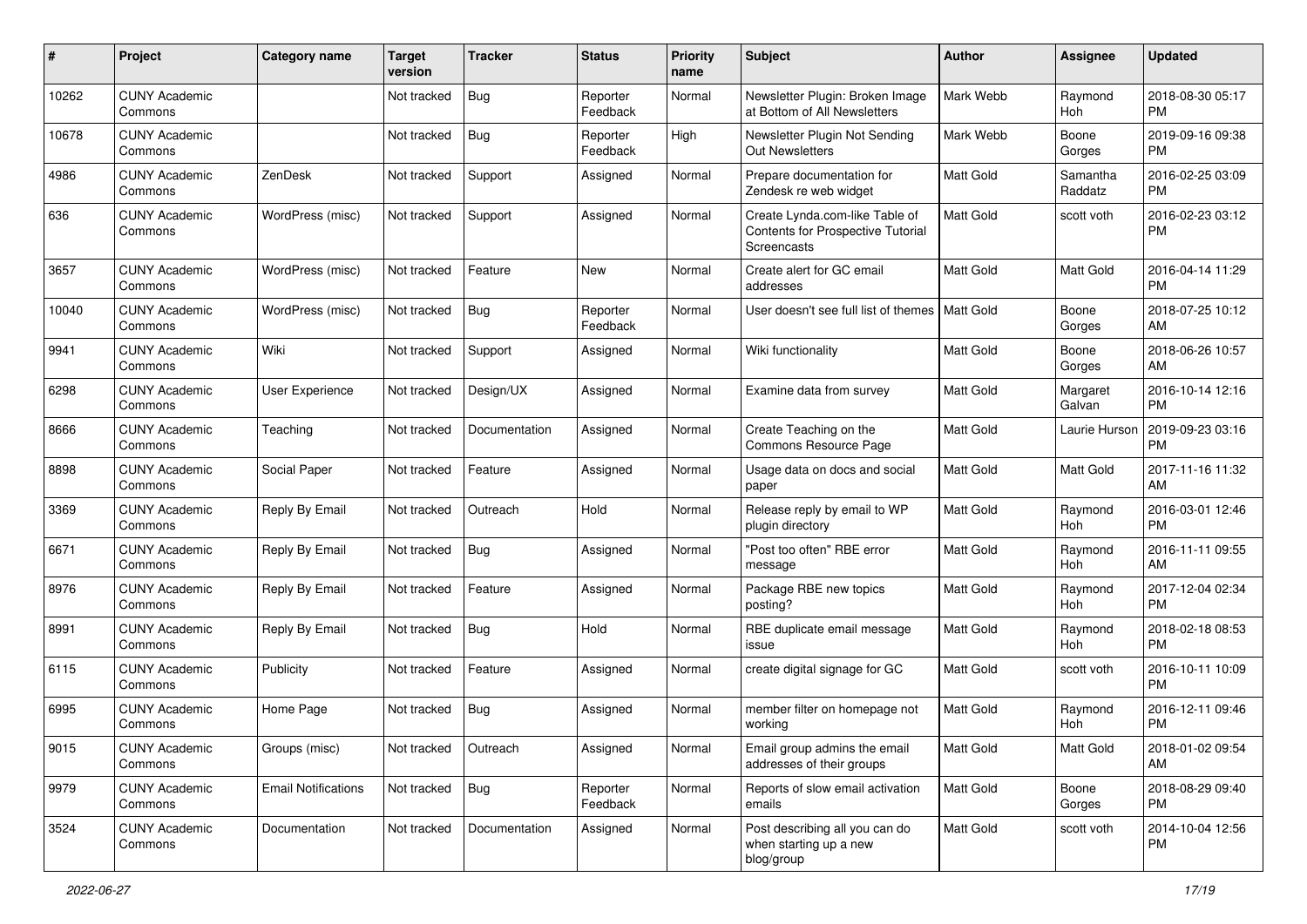| #     | Project                         | <b>Category name</b>     | <b>Target</b><br>version | <b>Tracker</b> | <b>Status</b>        | <b>Priority</b><br>name | <b>Subject</b>                                                                                                                               | Author                  | Assignee            | <b>Updated</b>                |
|-------|---------------------------------|--------------------------|--------------------------|----------------|----------------------|-------------------------|----------------------------------------------------------------------------------------------------------------------------------------------|-------------------------|---------------------|-------------------------------|
| 8902  | <b>CUNY Academic</b><br>Commons | Design                   | Not tracked              | Feature        | Assigned             | Normal                  | Report back on research on<br><b>BuddyPress themes</b>                                                                                       | <b>Matt Gold</b>        | Michael Smith       | 2017-11-10 12:31<br><b>PM</b> |
| 4027  | <b>CUNY Academic</b><br>Commons | Commons In A Box         | Not tracked              | Design/UX      | Assigned             | Normal                  | Usability review of CBOX update<br>procedures                                                                                                | <b>Matt Gold</b>        | Samantha<br>Raddatz | 2015-05-11 06:36<br><b>PM</b> |
| 4070  | <b>CUNY Academic</b><br>Commons | Analytics                | Not tracked              | Support        | Assigned             | Normal                  | Request for JITP site analytics                                                                                                              | <b>Matt Gold</b>        | Seth Persons        | 2016-02-23 03:09<br><b>PM</b> |
| 4235  | <b>CUNY Academic</b><br>Commons |                          | Not tracked              | Design/UX      | Assigned             | Normal                  | Explore user experience around<br>comments on forum topics vs<br>docs                                                                        | <b>Matt Gold</b>        | Samantha<br>Raddatz | 2015-07-21 10:23<br>AM        |
| 8837  | <b>CUNY Academic</b><br>Commons |                          | Not tracked              | Feature        | Assigned             | Normal                  | Create a form to request info from<br>people requesting premium<br>themes and plugins                                                        | Matt Gold               | Marilyn<br>Weber    | 2017-11-14 03:35<br><b>PM</b> |
| 13949 | <b>CUNY Academic</b><br>Commons |                          | Not tracked              | Bug            | New                  | Normal                  | Continued debugging of runaway<br>MySQL connections                                                                                          | Matt Gold               | Boone<br>Gorges     | 2021-09-14 10:42<br>AM        |
| 9908  | <b>CUNY Academic</b><br>Commons |                          | Not tracked              | Feature        | <b>New</b>           | Normal                  | Is it possible to send email<br>updates to users (or an email<br>address not on the list) for only a<br>single page AFTER being<br>prompted? | <b>Michael Shields</b>  | scott voth          | 2018-06-11 01:34<br><b>PM</b> |
| 9346  | <b>CUNY Academic</b><br>Commons | WordPress (misc)         | Not tracked              | <b>Bug</b>     | New                  | Normal                  | Clone cetls.bmcc.cuny.edu for<br>development                                                                                                 | Owen Roberts            | Raymond<br>Hoh      | 2018-03-06 05:35<br><b>PM</b> |
| 6665  | <b>CUNY Academic</b><br>Commons |                          | Not tracked              | Publicity      | <b>New</b>           | Normal                  | Dead Link in 1.10 announcement<br>post                                                                                                       | Paige Dupont            | Stephen Real        | 2016-12-01 03:11<br><b>PM</b> |
| 11449 | <b>CUNY Academic</b><br>Commons | WordPress - Media        | Not tracked              | Support        | Reporter<br>Feedback | Normal                  | Cloning Media Library for JITP<br>from Staging to Production Site                                                                            | <b>Patrick DeDauw</b>   | Boone<br>Gorges     | 2019-05-13 12:00<br><b>PM</b> |
| 14483 | <b>CUNY Academic</b><br>Commons | WordPress - Media        | Not tracked              | Bug            | Reporter<br>Feedback | Normal                  | Wordpress PDF Embed Stopped<br>Working after JITP Media Clone                                                                                | <b>Patrick DeDauw</b>   | Boone<br>Gorges     | 2021-05-20 01:51<br><b>PM</b> |
| 15242 | <b>CUNY Academic</b><br>Commons | Performance              | Not tracked              | Bug            | Reporter<br>Feedback | Normal                  | Slugist site                                                                                                                                 | Raffi<br>Khatchadourian | Boone<br>Gorges     | 2022-02-07 11:14<br>AM        |
| 11077 | <b>CUNY Academic</b><br>Commons | Events                   | Not tracked              | Feature        | Reporter<br>Feedback | Normal                  | Show event category description<br>in event list view                                                                                        | Raffi<br>Khatchadourian |                     | 2019-02-12 10:38<br><b>PM</b> |
| 9420  | <b>CUNY Academic</b><br>Commons | cuny.is                  | Not tracked              | Feature        | <b>New</b>           | Normal                  | Request for http://cuny.is/streams                                                                                                           | Raffi<br>Khatchadourian | Marilyn<br>Weber    | 2018-04-02 10:08<br>AM        |
| 14983 | <b>CUNY Academic</b><br>Commons | WordPress (misc)         | Not tracked              | Support        | Reporter<br>Feedback | Normal                  | "Read More" tag not working                                                                                                                  | Rebecca Krisel          | Raymond<br>Hoh      | 2021-11-23 01:17<br>PM        |
| 5298  | <b>CUNY Academic</b><br>Commons |                          | Not tracked              | Publicity      | New                  | Normal                  | Survey Pop-Up Text                                                                                                                           | Samantha Raddatz        | Samantha<br>Raddatz | 2016-03-22 12:27<br>PM        |
| 9515  | <b>CUNY Academic</b><br>Commons | <b>WordPress Plugins</b> | Not tracked              | Bug            | Reporter<br>Feedback | Normal                  | Text to Speech plugin - "More<br>Slowly" checkbox not working                                                                                | scott voth              | Boone<br>Gorges     | 2018-06-13 02:26<br><b>PM</b> |
| 11386 | <b>CUNY Academic</b><br>Commons | WordPress - Media        | Not tracked              | Support        | Reporter<br>Feedback | Normal                  | disappearing images                                                                                                                          | scott voth              | Boone<br>Gorges     | 2019-05-14 10:32<br>AM        |